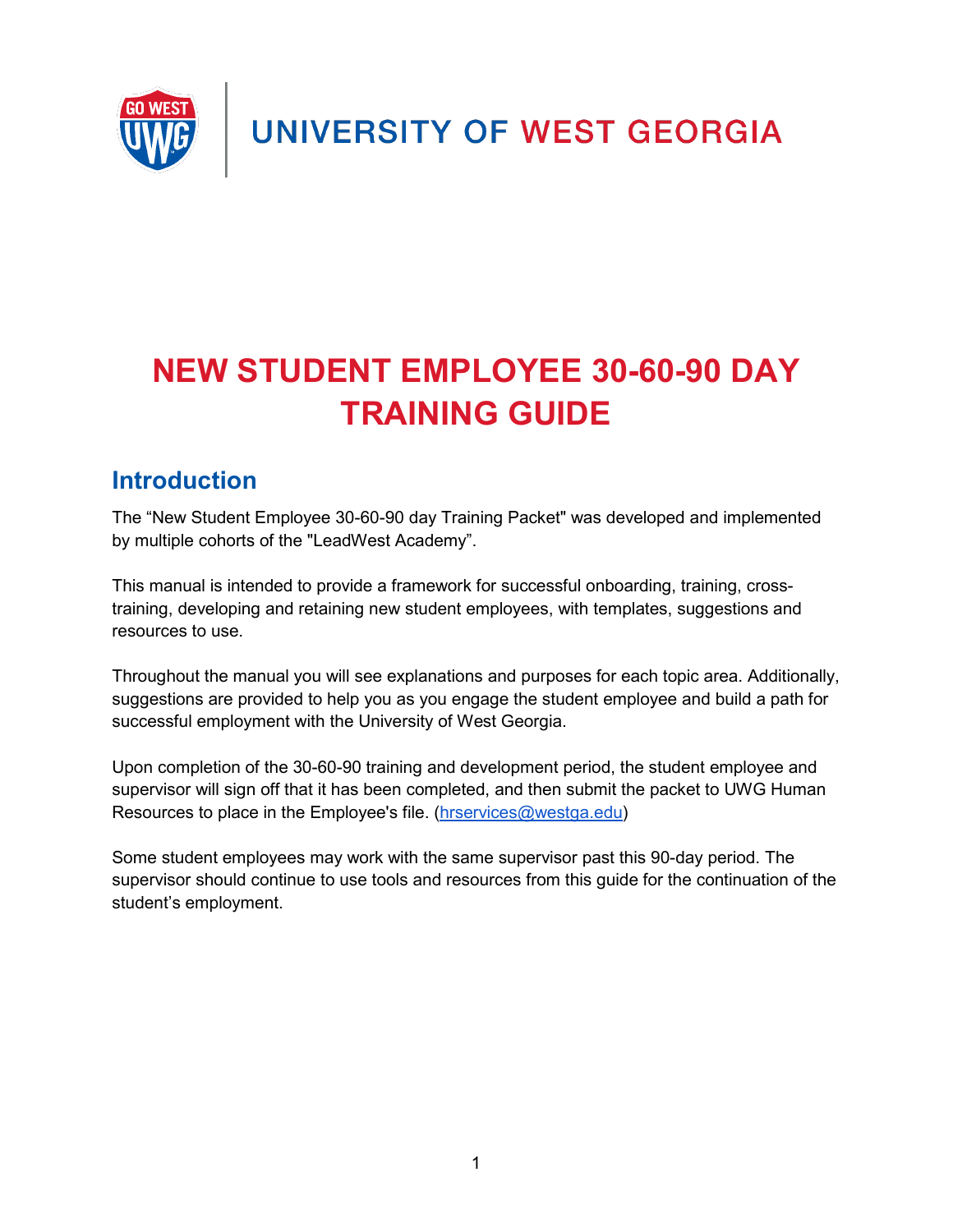# **Table of Contents**

| Days 1-30 (Month One)                                     | 6              |
|-----------------------------------------------------------|----------------|
| Summary                                                   | 6              |
| Day 1 Checklist                                           | 6              |
| Day 1 Checklist In-Depth                                  | $\overline{7}$ |
| Welcome and Introductions                                 | 7              |
| 30-60-90 Training Overview                                | $\overline{7}$ |
| <b>Strategic Plan Review</b>                              | $\overline{7}$ |
| Divisional/Departmental Structure                         | $\overline{7}$ |
| <b>Review Job Description</b>                             | 8              |
| <b>Campus Resources</b>                                   | 8              |
| <b>Conduct Tour</b>                                       | 8              |
| <b>OneLogin/Computer Applications</b>                     | 8              |
| Week 1 Checklist                                          | 9              |
| Week 1 Checklist In-Depth                                 | 10             |
| Access                                                    | 10             |
| DevelopWest                                               | 10             |
| <b>Evaluation Process</b>                                 | 10             |
| <b>Shift/Work Hours</b>                                   | 10             |
| <b>Job-Specific Training</b>                              | 10             |
| <b>Week 4 Checklist</b>                                   | 14             |
| Week 4 Checklist In-Depth                                 | 14             |
| Informal Review/Feedback                                  | 14             |
| <b>Optional Form:</b>                                     | 15             |
| Feedback - First 30-day Training Results                  | 15             |
| Days 31-60 (Month Two) Student Employee Training          | 17             |
| Summary                                                   | 17             |
| <b>Week 5 Checklist</b>                                   | 17             |
| Week 5 Checklist In Depth - Goal Setting                  | 17             |
| Discuss the importance of GOAL setting                    | 17             |
| Week 6 Checklist                                          | 19             |
| Week 6 Checklist In Depth - Team Player Dynamics          | 19             |
| <b>Week 7 Checklist</b>                                   | 19             |
| Week 7 Checklist In Depth - Goal Tracking                 | 19             |
| <b>Week 8 Checklist</b>                                   | 19             |
| Week 8 Checklist In Depth - 2nd Goal Setting and Feedback | 20             |
| Informal Review/Feedback                                  | 20             |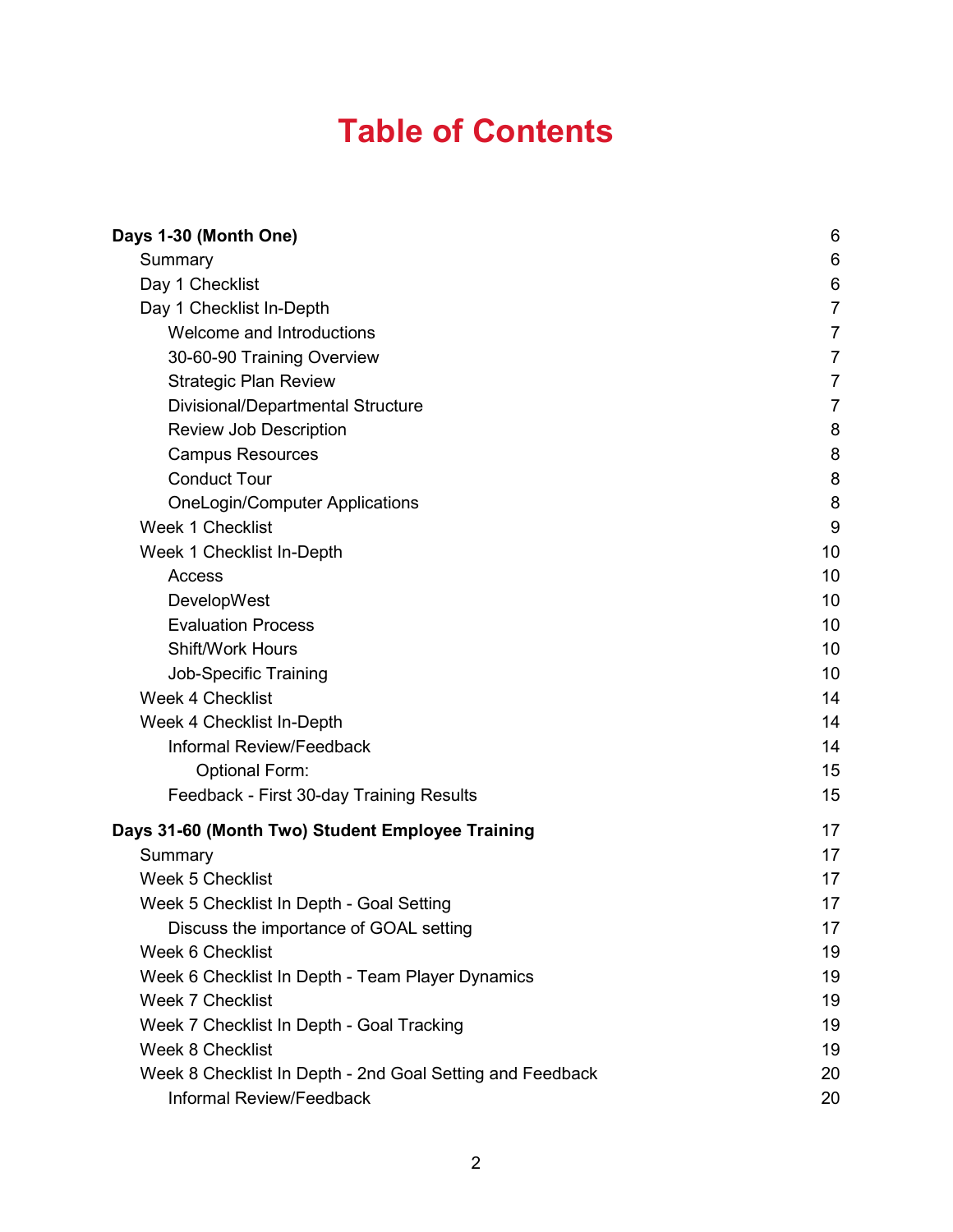| <b>Optional Form:</b>                                       | 21 |
|-------------------------------------------------------------|----|
| Feedback - First 60-day Training Results                    | 21 |
| <b>UWG Student Supervisor Evaluation</b>                    | 22 |
| Days 61-90 (Month Three) Student Employee Training          | 24 |
| Summary:                                                    | 24 |
| <b>Week 9 Checklist</b>                                     | 24 |
| Week 9 Checklist In Depth                                   | 24 |
| <b>Mentors and Growth</b>                                   | 24 |
| Tailoring the Student Experience Guide                      | 25 |
| Week 10 Checklist                                           | 26 |
| Week 10 In-Depth - Verbal and Nonverbal Communication       | 26 |
| Week 11 Checklist                                           | 28 |
| Week 11 In Depth - Professional and Business Etiquette      | 28 |
| Week 12 Checklist                                           | 29 |
| Week 12 In Depth                                            | 29 |
| <b>UWG Student Supervisor Evaluation</b>                    | 30 |
| <b>Campus Resources</b>                                     | 32 |
| <b>Momentum Center</b>                                      | 32 |
| <b>Academic Transition Programs</b>                         | 32 |
| Advising                                                    | 32 |
| <b>Center for Academic Success</b>                          | 33 |
| <b>Computer Lab Help</b>                                    | 33 |
| <b>Financial Aid</b>                                        | 33 |
| Registrar                                                   | 33 |
| <b>Student Account and Billing Services</b>                 | 33 |
| <b>UWG Cares</b>                                            | 34 |
| <b>Accessibility Services</b>                               | 34 |
| College of Art, Culture, and Scientific Inquiry (CACSI)     | 34 |
| Department of Anthropology, Psychology, and Sociology       | 34 |
| Department of Art, History, and Philosophy                  | 34 |
| Department of English, Film, Languages, and Performing Arts | 34 |
| Department of Computing and Mathematics                     | 34 |
| <b>Department of Natural Sciences</b>                       | 34 |
| <b>Biology</b>                                              | 35 |
| Chemistry                                                   | 35 |
| Geography                                                   | 35 |
| Geology                                                     | 35 |
| Physics                                                     | 35 |
| College of Education                                        | 35 |
| Department of Educational Technology and Foundations        | 35 |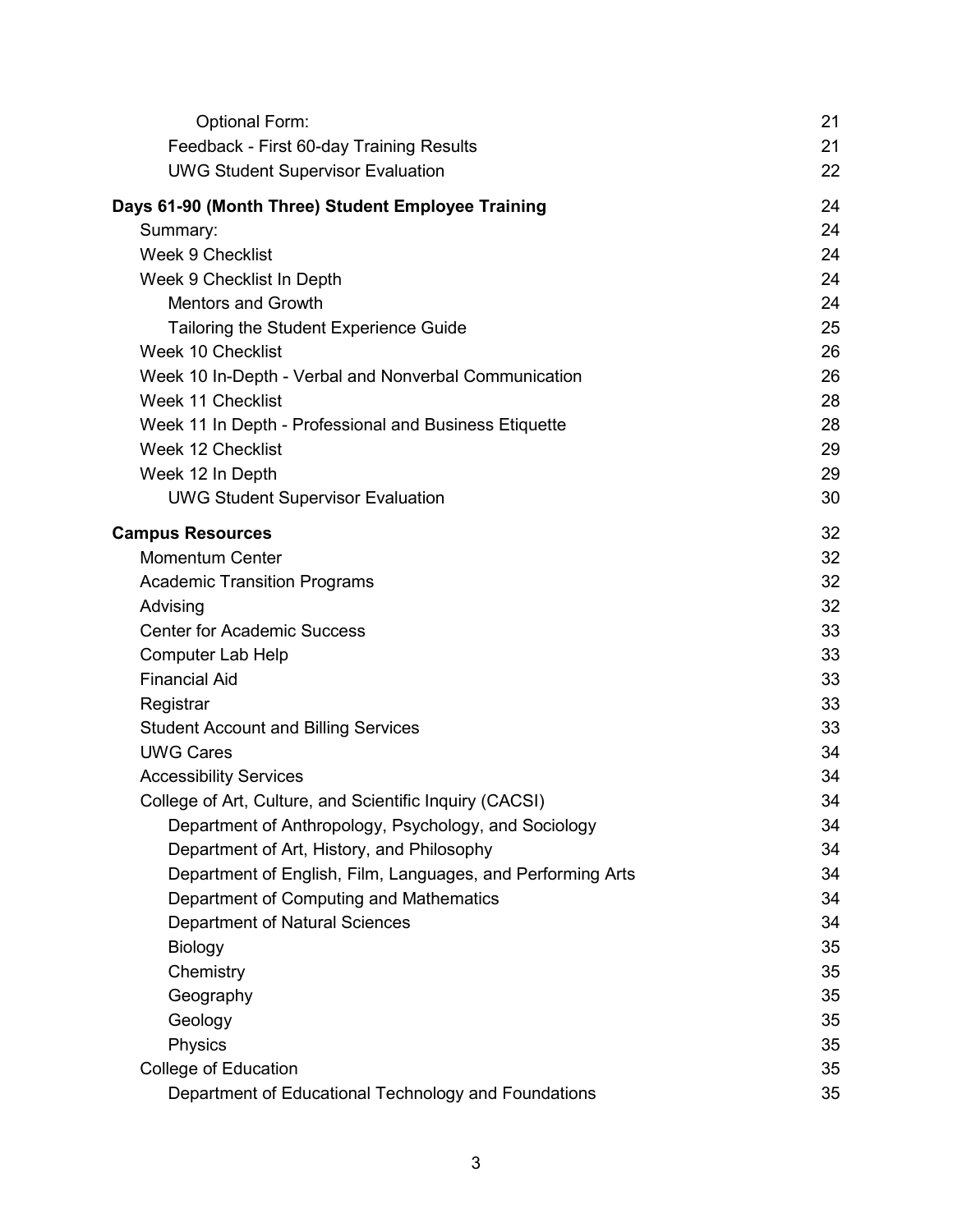| <b>Literacy and Special Education</b>                            | 35 |
|------------------------------------------------------------------|----|
| Department of Sport Management, Wellness, and Physical Education | 35 |
| Counseling, Higher Education, and Speech-Language Pathology      | 35 |
| Leadership, Research, and School Improvement                     | 35 |
| Early Childhood through Secondary Education                      | 35 |
| <b>Richards College of Business</b>                              | 36 |
| <b>Accounting &amp; Finance</b>                                  | 36 |
| <b>Department of Economics</b>                                   | 36 |
| Management and Management Information Systems (MIS)              | 36 |
| Marketing                                                        | 36 |
| <b>University College</b>                                        | 36 |
| Department of General Education                                  | 36 |
| <b>Center for Interdisciplinary Studies</b>                      | 36 |
| <b>Department of Student Success</b>                             | 36 |
| Department of Civic Engagement and Public Service                | 36 |
| Civic Impact and Leadership                                      | 36 |
| Department of Multicultural Achievement                          | 37 |
| University College Dean's Office                                 | 37 |
| Tanner Health System School of Nursing                           | 37 |
| <b>Honors College</b>                                            | 37 |
| <b>Graduate School</b>                                           | 37 |
| <b>UWG Newnan</b>                                                | 37 |
| School of Communication, Film, and Media                         | 37 |
| <b>Office of the President</b>                                   | 37 |
| <b>Academic Affairs</b>                                          | 37 |
| <b>Administrative Services</b>                                   | 37 |
| <b>Campus Planning &amp; Facilities</b>                          | 38 |
| <b>Emergency Management</b>                                      | 38 |
| <b>Human Resources</b>                                           | 38 |
| <b>Information Technology Services</b>                           | 38 |
| <b>Business and Financial Services</b>                           | 38 |
| <b>Student Affairs &amp; Enrollment Management</b>               | 38 |
| Admissions                                                       | 38 |
| <b>Career Services</b>                                           | 38 |
| <b>Center for Adult Learners and Veterans</b>                    | 38 |
| Center for Student Involvement and Inclusion                     | 38 |
| <b>Counseling Center</b>                                         | 38 |
| <b>Enrollment Services Center</b>                                | 39 |
| <b>New Student Programs</b>                                      | 39 |
| <b>Health Services</b>                                           | 39 |
| Housing and Residence Life                                       | 39 |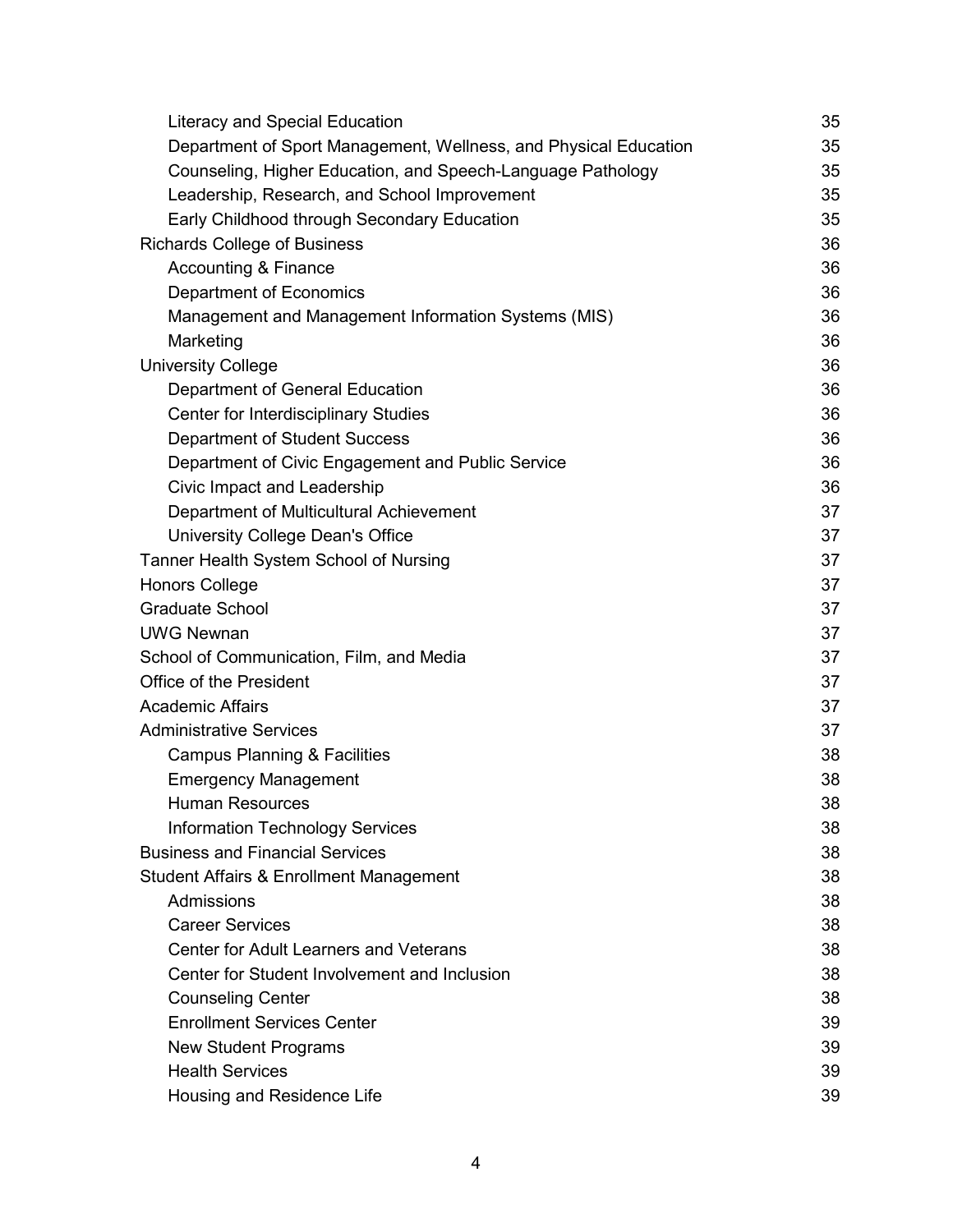| International Student Admissions & Programs | 39 |
|---------------------------------------------|----|
| <b>Office of Community Standards</b>        | 39 |
| <b>University Recreation</b>                | 39 |
| <b>University Advancement</b>               | 39 |
| <b>Academic Testing Center</b>              | 39 |
| Office of the University Ombuds             | 39 |
| Appendix                                    | 40 |
| Manager Tools:                              | 40 |
| <b>Employee Tools:</b>                      | 40 |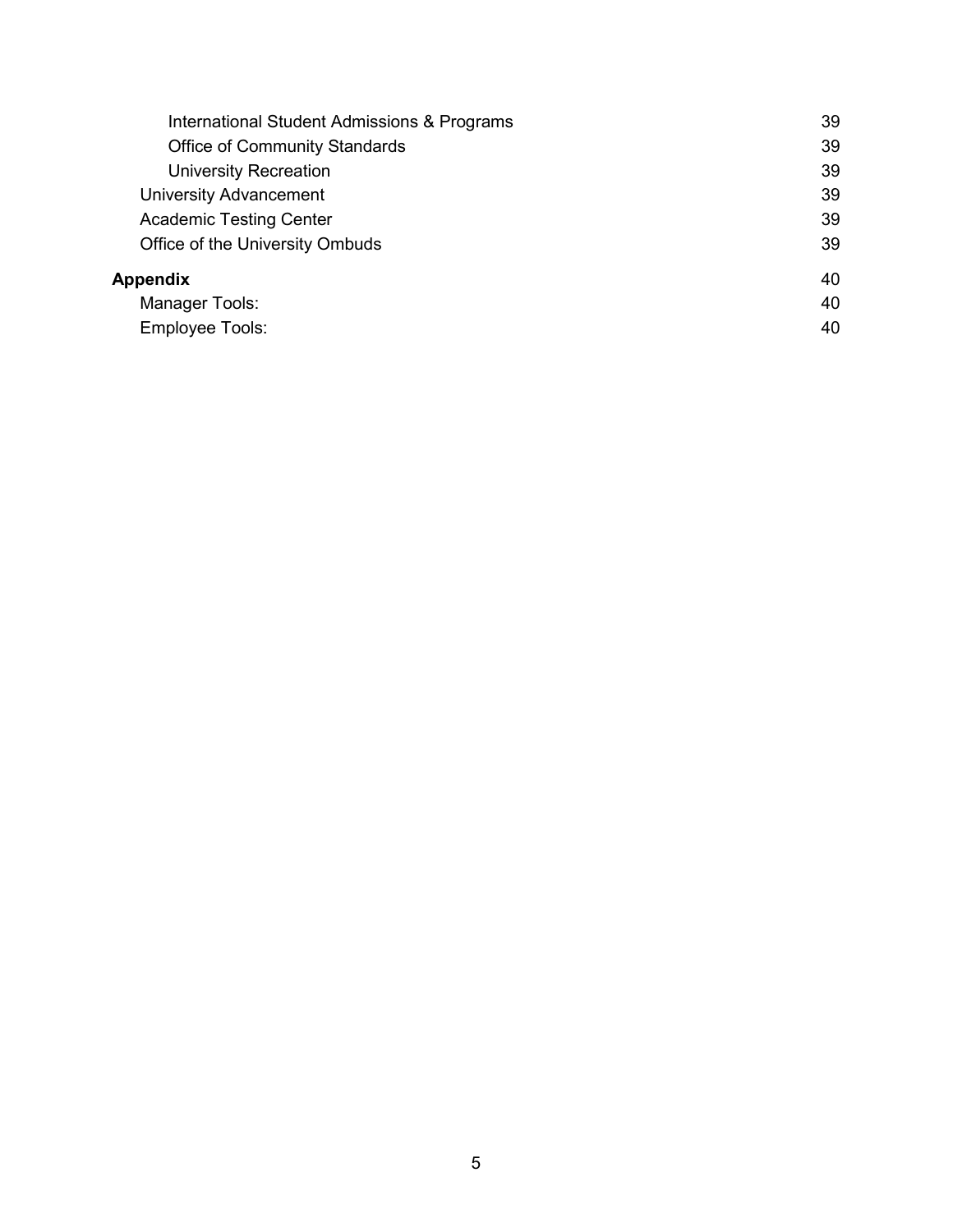# **Days 1-30 (Month One)**

### <span id="page-5-1"></span><span id="page-5-0"></span>**Summary**

Days 1-30 consist of the framework students need to be successful in their new position. This is the framework and basics to find the answers and tools needed.

Relevance is what we hope to set up in the first 30 days. We are looking to provide the basic knowledge of their job to benefit the student beyond the traditional classroom. This is more than a "job" and will advance the skills they are learning in the classroom. Look for the connections.

### <span id="page-5-2"></span>**Day 1 Checklist**

| <b>Date</b> |                                                                                                                                     |
|-------------|-------------------------------------------------------------------------------------------------------------------------------------|
|             | <b>Student Welcome and Introduction</b>                                                                                             |
|             | Review 30-60-90 Training Purpose, Overview, and Structure                                                                           |
|             | <b>Review UWG Strategic Plan</b>                                                                                                    |
|             | <b>Review Divisional / Departmental Structure</b>                                                                                   |
|             | <b>Review Job Description</b>                                                                                                       |
|             | <b>Review Campus Resources</b>                                                                                                      |
|             | Conduct a tour of the department and share key contacts (add your key contacts to<br>a copy of the above linked Resources document) |
|             | Assist employee with OneLogin account and review computer applications that will<br>be used.                                        |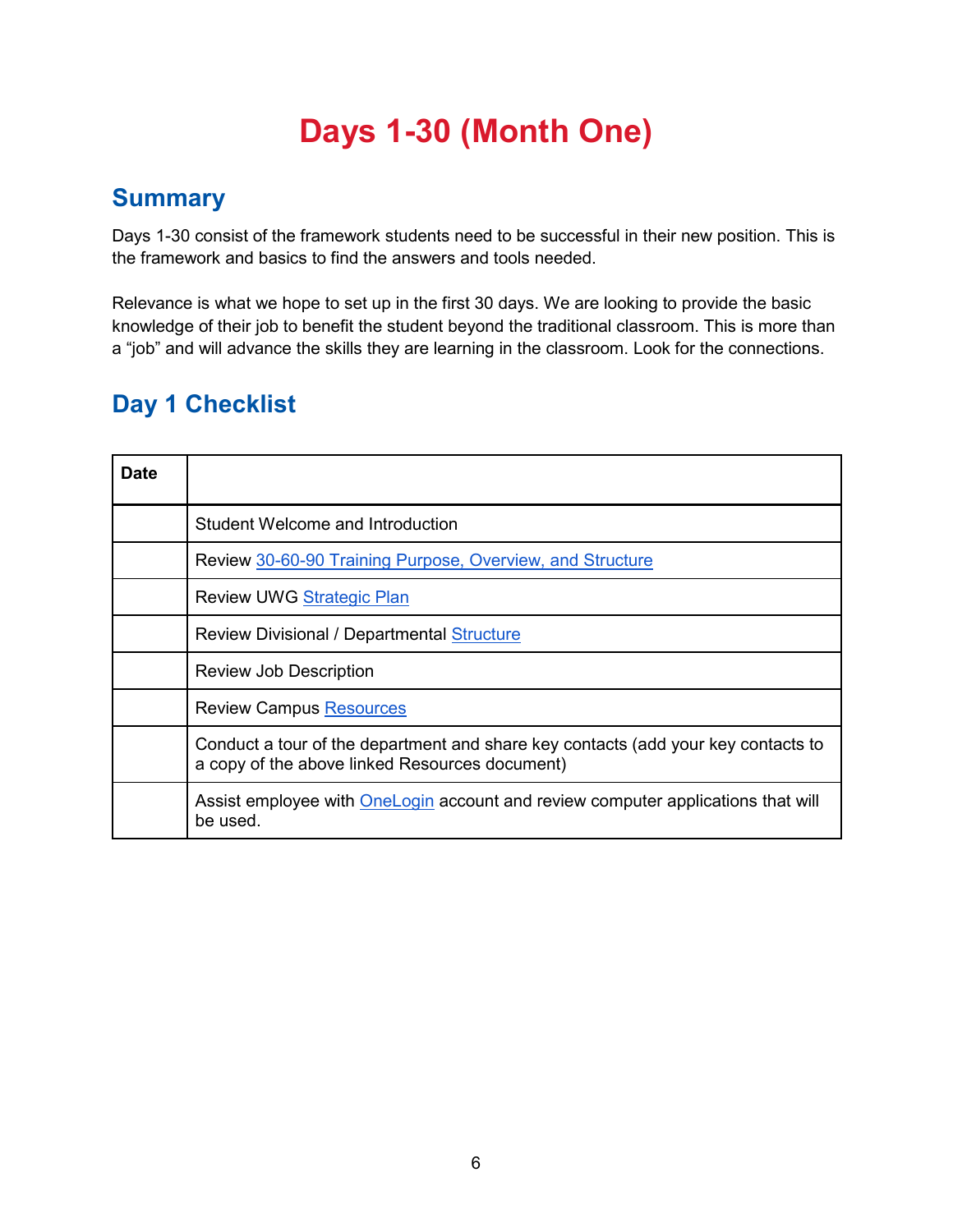### <span id="page-6-0"></span>**Day 1 Checklist In-Depth**

#### <span id="page-6-1"></span>**Welcome and Introductions**

Welcome the student to your department, and introduce yourself if you haven't already. Collect the student's name, student ID, and contact information.

### <span id="page-6-2"></span>**30-60-90 Training Overview**

Explain to the student employee that you will be working with them on a frequent basis, and that their training will be guided and assisted by the use of this 30-60-90 day model and its associated materials.

- $\bullet$  First 30 Days: Initial training, basics of the job, and important information (e.g., supervisor, job expectations, emergency contacts)
- Days 31 60: Building professional and interpersonal skills (e.g., personality types/working with others, setting SMART goals, accomplishing tasks, etc.) - Review progress and discuss areas of success and for improvement.
- Days 61 90: Further honing of skills and career development (these principles can be utilized throughout one's professional life) - Formal review

### <span id="page-6-3"></span>**Strategic Plan Review**

It is important that you explain the University [Strategic Plan](https://www.westga.edu/becominguwg/index.php) to the Student Assistant early in their training. Likewise, the student assistant will need to know your Division/Unit/Department's impact on the University Strategic Plan. Explain to the new employee how their work fits into and supports these overarching objectives of the University.

### <span id="page-6-4"></span>**Divisional/Departmental Structure**

Give the student an overview of the structure of the university, its divisions and departments, and how to find information. (e.g., The President, Provost, Academic Affairs, Student Services, Business, Facilities, ITS, etc). Some helpful resources for them to browse are:

- <https://www.westga.edu/about-uwg/index.php>
- <https://www.westga.edu/directories/departments-and-offices.php> (this list can be filtered by division, department, etc)

Explain how the student's job fits into this structure while providing them with the following information for them to write in (this is to help reinforce their learning about how the University works).

Department: Job: Supervisor: Manager: Director: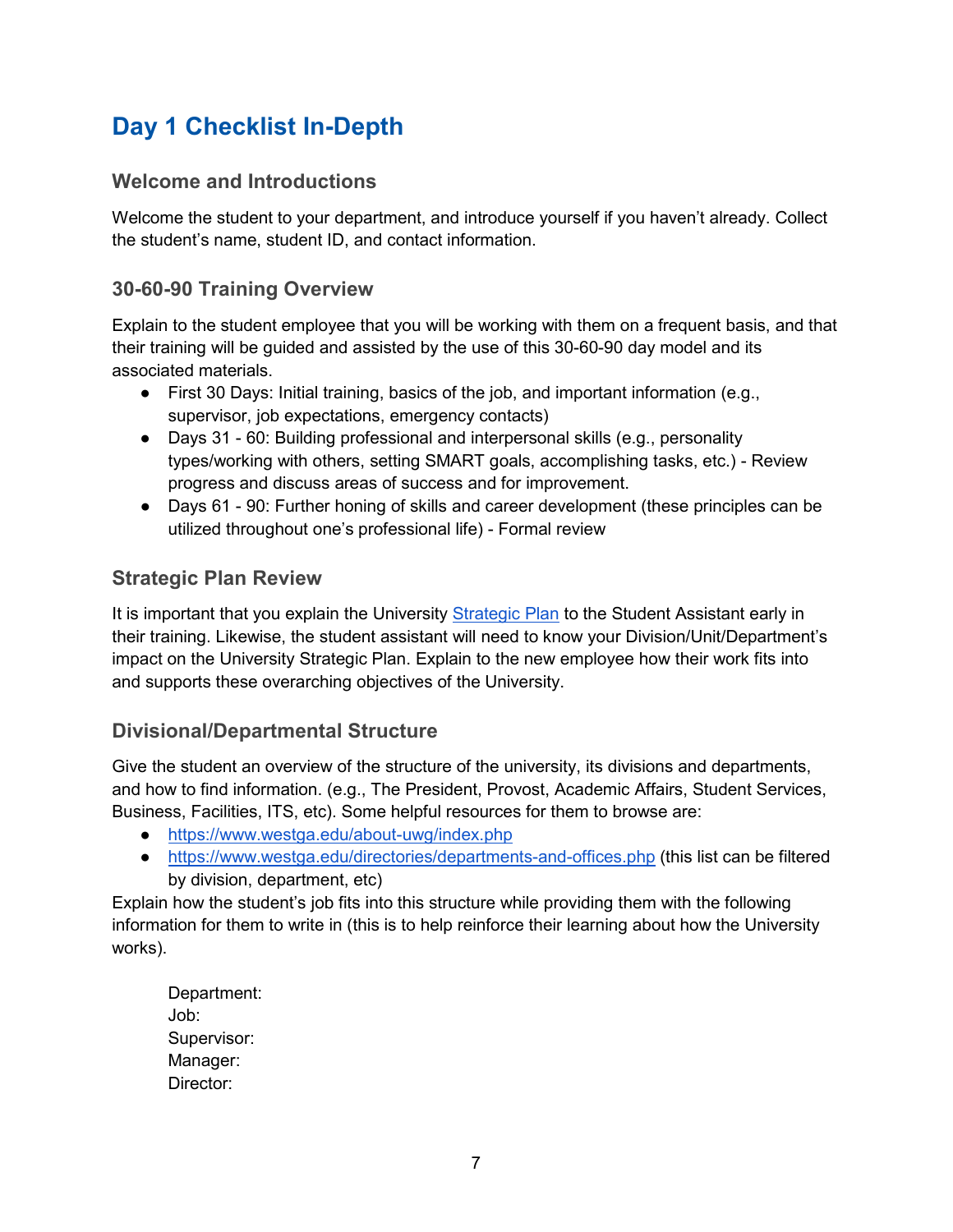#### <span id="page-7-0"></span>**Review Job Description**

Send the employee a copy of their job description and review it with them. Ask if they have any questions.

#### <span id="page-7-1"></span>**Campus Resources**

Balancing work, academics and leisure can often be very challenging for student assistants. The support their supervisor provides has a tremendous impact on the student's overall success. There are many campus resources available to assist students, such as Counseling, Tutoring, Mentoring, Health Services, etc. Be sure to mention the Momentum Center and UWGCares specifically but allow the student to review others at a later time.

#### <span id="page-7-2"></span>**Conduct Tour**

Give the employee a tour of your area and any "sister" departments on campus that require close collaboration from the student. Provide them with a list of key personnel they'll be interfacing with (email, spreadsheet, etc). Include locations of restrooms, kitchen/break area, copier, supply area, emergency exits, conference rooms, etc.

### <span id="page-7-3"></span>**OneLogin/Computer Applications**

[Job aid for OneLogin](https://www.westga.edu/its/onelogin/) can be reviewed or be sent to student. If access is needed for other applications, email ITS service desk at: [servicedesk@westga.edu](mailto:servicedesk@westga.edu) or call 678-839-6587. Common computer applications:

- GSuite (Gmail, Google Meet, Chat, etc)
- Adobe Suite / Creative Cloud
- Microsoft Office applications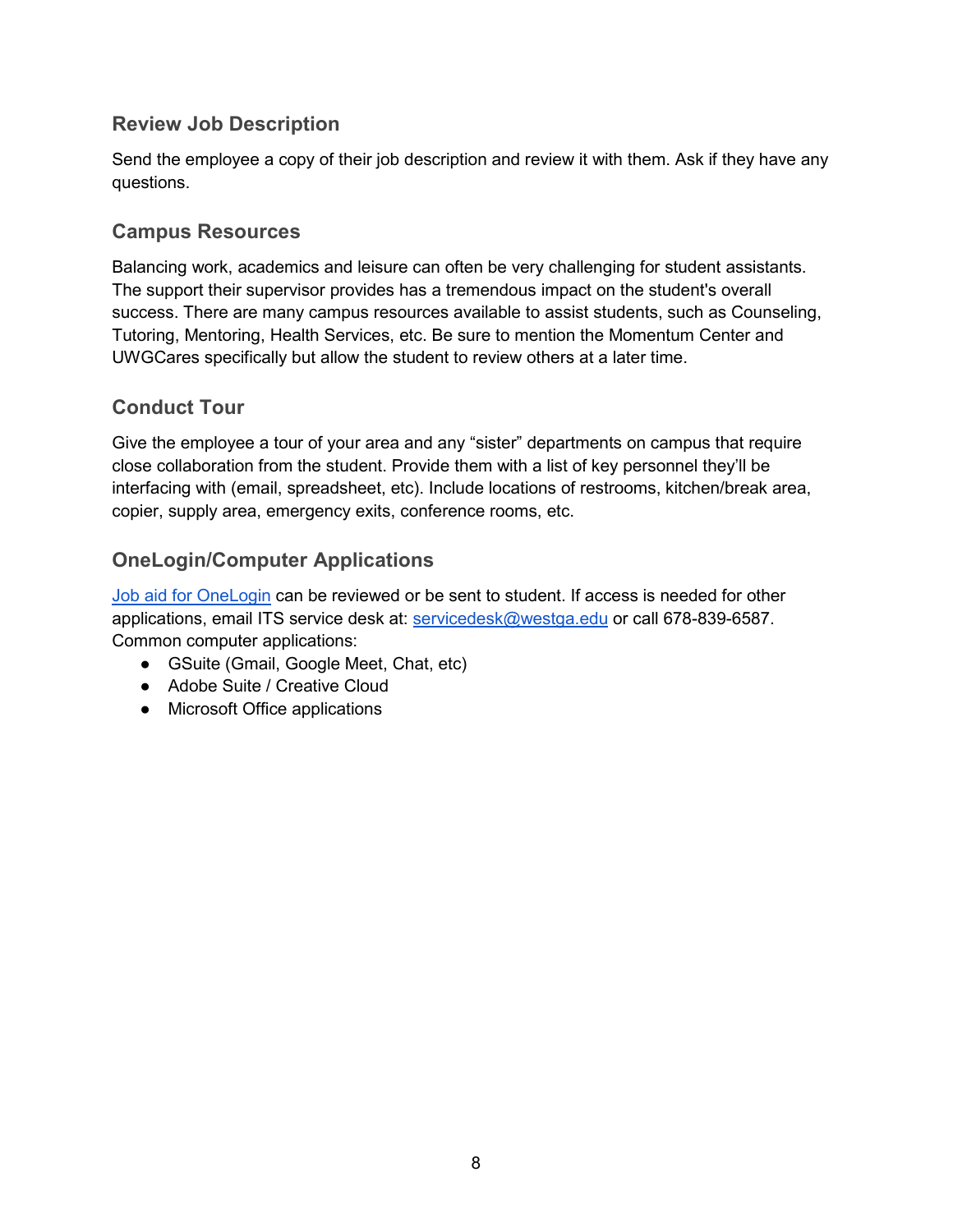## <span id="page-8-0"></span>**Week 1 Checklist**

| <b>Date</b> |                                                                                                                                                                                                     |
|-------------|-----------------------------------------------------------------------------------------------------------------------------------------------------------------------------------------------------|
|             | Ensure employee has an ID card, alarm code and keys/access to SAM box keys if<br>needed to access work location.                                                                                    |
|             | Ensure employee can log into DevelopWest and complete WorkWest compliance<br>training. Employee should complete WorkWest compliance training within the first 30<br>days of employment.             |
|             | Discuss specific performance evaluation process and the frequency of reviews.<br>Establish dates for check ins. (60 days, 90 days, etc).                                                            |
|             | Explain work hours, shift start and end time, lunch, overtime procedure (if<br>applicable), and the importance of correctly recording and submitting time worked<br>and absence requests in OneUSG. |
|             | Conduct or assign job-specific training (driver training, equipment,<br>hardware/software, Policies/Procedures, DevelopWest modules)                                                                |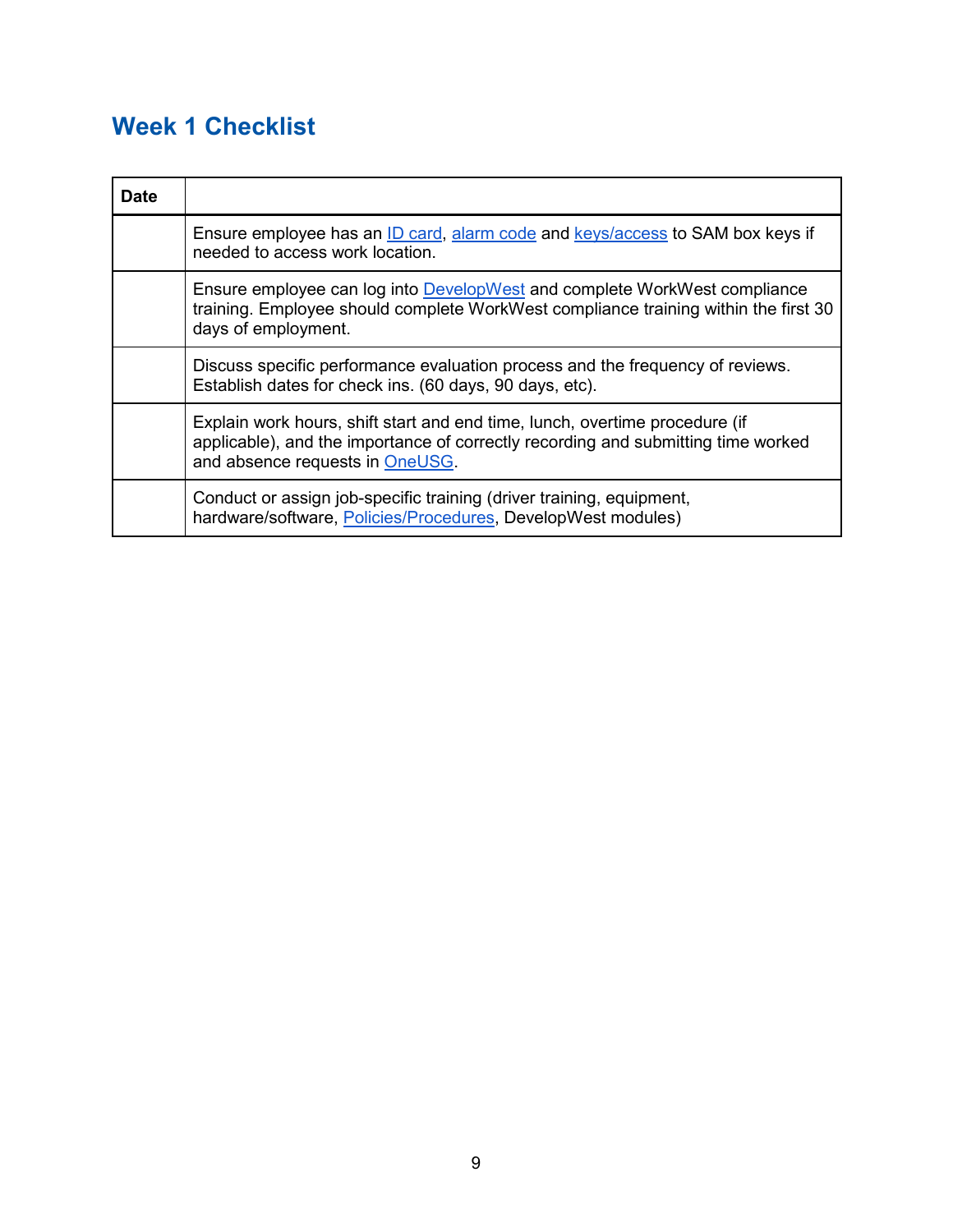### <span id="page-9-0"></span>**Week 1 Checklist In-Depth**

#### <span id="page-9-1"></span>**Access**

[Access Control,](https://www.westga.edu/police/access-control-services.php) [UPD,](https://www.westga.edu/police/) and [WolfCard o](https://www.westga.edu/campus-life/wolvescard/forms.php)ffice can assist with student employee access, ID and alarm codes.

### <span id="page-9-2"></span>**DevelopWest**

Information about [DevelopWest](https://www.westga.edu/hr/devwest.php) can be found on the website. Login is the same as the employee's computer login. Often, students will be given a separate work account for email, but their real student logins should be used for DevelopWest and OneUSG.

#### <span id="page-9-3"></span>**Evaluation Process**

Check in at 60 days and at 90 days. Forms are in Appendix and linked for convenience. The supervisor and the student both have forms to fill out.

### <span id="page-9-4"></span>**Shift/Work Hours**

Let student know their expected hours, expected lunch time allotted, overtime procedure, and how to submit time in OneUSG. Also note your expectations around notifications of absence, lateness, leaving for appointments, etc. Some students have never worked before and will need clear explanations of expectations around work time and what is expected of them.

### <span id="page-9-5"></span>**Job-Specific Training**

The student's specific job responsibilities will vary, but below are some items to consider when planning their training:

- [DevelopWest](https://www.westga.edu/hr/devwest.php) Training: Compliance, Safety (UWG and job-specific), Customer Service, PeopleSoft Financials. Explain the importance of general compliance courses to help employees be aware of standards of behavior, campus expectations, and rules.
- Safety Training: The university is large and includes many pieces of equipment and situations that could be dangerous. It is imperative that the new Student Employee is trained to work safely in their department or operation. The supervisor should go through the checklist below and explain each item as it applies to the new Student Employee's work area. Some items in the list below may not apply, such as a Hazardous Materials Emergency Shut-offs, so each supervisor should make note of which areas pertain or do not pertain to their area and substitute modules that are needed. In the DevelopWest Courses section, please list the courses student employees need to complete in your area. Please list the areas you discussed with your student employee in the comments section.
	- Proper Attire
	- Lifting and Lowering
	- Slips and Falls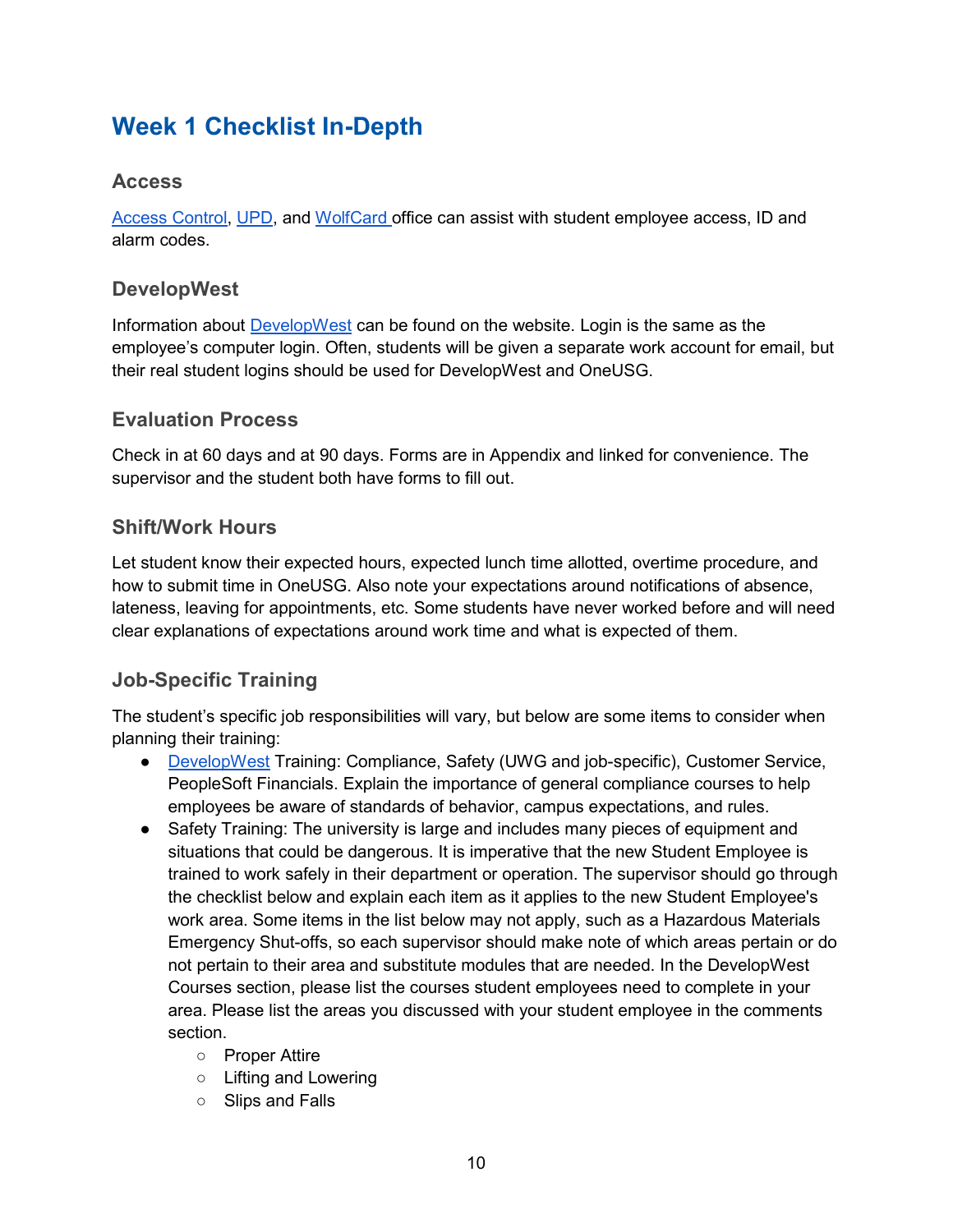- Equipment
- Hazardous Materials/Emergency Shut-offs
- Vehicle Safety: If a student is required to drive for their job duties (personal car for university business, university vehicle or golf cart), they need to ensure they're on the qualified drivers list. If they're considered a *routine* driver (less common), they need to have an MVR pulled by HR. They can contact HR at [hrservices@westga.edu](mailto:hrservices@westga.edu) to begin this process. They will also need to take the driver training module(s) in DevelopWest.

\_\_\_\_\_\_\_\_\_\_\_\_\_\_\_\_\_\_\_\_\_\_\_\_\_\_\_\_\_\_\_\_\_\_\_\_\_\_\_\_\_\_\_\_\_\_\_\_\_\_\_\_\_\_\_\_\_\_\_\_\_\_\_\_ \_\_\_\_\_\_\_\_\_\_\_\_\_\_\_\_\_\_\_\_\_\_\_\_\_\_\_\_\_\_\_\_\_\_\_\_\_\_\_\_\_\_\_\_\_\_\_\_\_\_\_\_\_\_\_\_\_\_\_\_\_\_\_\_  $\mathcal{L}_\text{max}$  , and the contribution of the contribution of the contribution of the contribution of the contribution of the contribution of the contribution of the contribution of the contribution of the contribution of t  $\mathcal{L}_\text{max}$  , and the contribution of the contribution of the contribution of the contribution of the contribution of the contribution of the contribution of the contribution of the contribution of the contribution of t \_\_\_\_\_\_\_\_\_\_\_\_\_\_\_\_\_\_\_\_\_\_\_\_\_\_\_\_\_\_\_\_\_\_\_\_\_\_\_\_\_\_\_\_\_\_\_\_\_\_\_\_\_\_\_\_\_\_\_\_\_\_\_\_

- [Emergency Procedures](https://www.westga.edu/assets/alert/docs/uwg-cemp-2019.pdf) (such as Inclement Weather): Suggest that they download [LiveSafe App.](http://westga.edu/livesafe)
- DevelopWest Courses:

- Teamwork: In each workplace setting, students will work in a team with other student employees and their supervisors. As a supervisor, it is important to review your expectations regarding teamwork and handling conflict, including role modeling effective ways to conflict resolution. Please make sure you review your expectations in the following sections below regarding teamwork in your specific department/area and indicate the DevelopWest courses that need to be completed by the student employee. In the comments section, please make any notes regarding the topics covered with the student employee.
	- Importance of Teamwork
	- What Working in a Team Means
	- Resolving Conflict in a Team
	- Conflict Between Team Members
	- Common Approaches to Conflict Resolution
	- Develop West Courses:\_\_\_\_\_\_\_\_\_\_\_\_\_\_\_\_\_\_\_\_\_\_\_\_\_\_\_\_\_\_\_\_\_\_\_\_\_\_\_\_\_\_\_\_\_\_\_\_\_\_\_\_\_\_\_\_\_
- Customer Service: As University of West Georgia employees, we are all tasked with delivering the highest level of customer service and hospitality. As a supervisor, It is your job to lead by example and be a model of behavior for your subordinates to emulate when interacting with co-workers, university stakeholders and external stakeholders. It is important to not only be an example, but to explain the distinctiveness of being a representative of the university and ensuring the customer service provided to prospective students, current students, co-workers and external stakeholders is always of the utmost professionalism. Giving examples of how to provide excellent customer

 $\_$  ,  $\_$  ,  $\_$  ,  $\_$  ,  $\_$  ,  $\_$  ,  $\_$  ,  $\_$  ,  $\_$  ,  $\_$  ,  $\_$  ,  $\_$  ,  $\_$  ,  $\_$  ,  $\_$  ,  $\_$  ,  $\_$  ,  $\_$  ,  $\_$  ,  $\_$  ,  $\_$  ,  $\_$  ,  $\_$  ,  $\_$  ,  $\_$  ,  $\_$  ,  $\_$  ,  $\_$  ,  $\_$  ,  $\_$  ,  $\_$  ,  $\_$  ,  $\_$  ,  $\_$  ,  $\_$  ,  $\_$  ,  $\_$  , \_\_\_\_\_\_\_\_\_\_\_\_\_\_\_\_\_\_\_\_\_\_\_\_\_\_\_\_\_\_\_\_\_\_\_\_\_\_\_\_\_\_\_\_\_\_\_\_\_\_\_\_\_\_\_\_\_\_\_\_\_\_\_\_ \_\_\_\_\_\_\_\_\_\_\_\_\_\_\_\_\_\_\_\_\_\_\_\_\_\_\_\_\_\_\_\_\_\_\_\_\_\_\_\_\_\_\_\_\_\_\_\_\_\_\_\_\_\_\_\_\_\_\_\_\_\_\_\_ \_\_\_\_\_\_\_\_\_\_\_\_\_\_\_\_\_\_\_\_\_\_\_\_\_\_\_\_\_\_\_\_\_\_\_\_\_\_\_\_\_\_\_\_\_\_\_\_\_\_\_\_\_\_\_\_\_\_\_\_\_\_\_\_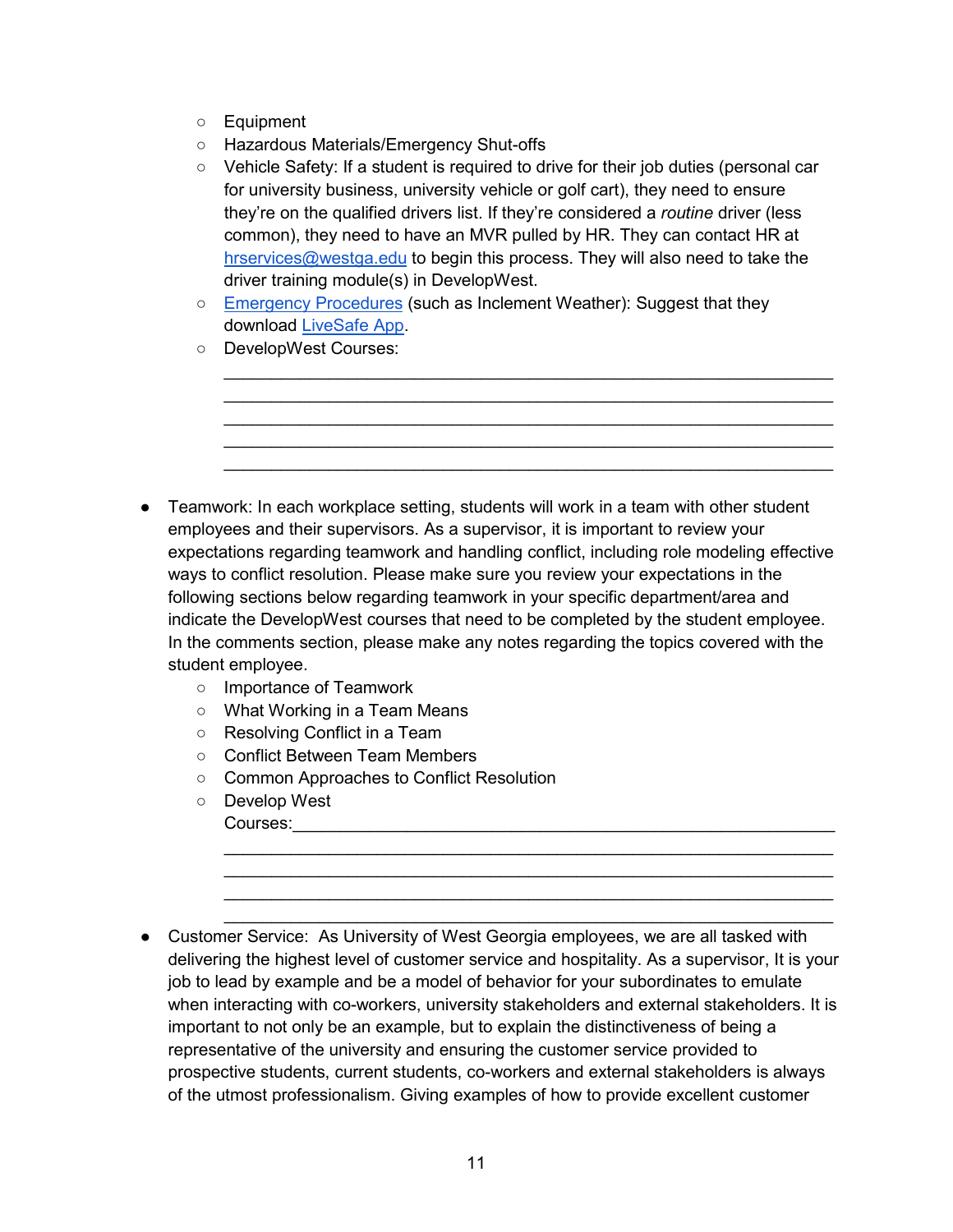service and hospitality would be ideal so they could be applied to real world situations. Also, giving resources like developwest videos and youtube videos can serve as a great resource.

- Why is Customer Service Important?
- How to Have Great Customer Service
- Valuable Customer Service Skills
- DevelopWest Courses
- YouTube Videos
- There is an annual compliance suite of modules (e.g., Title IX, Vehicle Safety, etc.) that all employees must complete. There will be official emails about these compliance modules and any job-specific modules that may be required.
- [OneUSG](https://oneusgconnect.usg.edu/) Connect (timesheets, absence requests, etc). Note that often, students will be given a separate work account for email, but their real student logins should be used for DevelopWest and OneUSG.
- Job Specific Software
- Email and email etiquette: This varies depending on the culture of one's unit but may include such things as; being sure to use a descriptive subject line, appropriate greeting, and sign-off, the distinction between texting (less formal) and email (more formal) and including a University-approved email footer.
- Workplace etiquette: For example, appropriate dress; formal vs. informal communication and which and when to use when communicating with other employees, supervisors, ,students and those to whom you provide services.
- TAIDET customer service methodology; applicable to any conversation
	- Tone (courteous and friendly)
	- Acknowledgement (acknowledge reason for contact)
	- Introduction (be sure to identify yourself)
	- Duration (be mindful of other person's time)
	- Explanation (describe intended response to question and timeframe)
	- Thanking (thank person for reaching out)
- Connect to printer/copier/scanner
- Google Drive (shared and folders) access
- Database access
- Phone system and voicemail setup
- [Policies/Procedures](https://www.westga.edu/administration/provost/uwg-aa-policies.php) examples:
	- Method of reporting absences and tardiness/Scheduling time off: Main person to contact, backup contact, amount of notification required, any formal requirements your unit may have, etc.
	- Inclement weather practices
	- Departmental dress code
	- Computer use policies
	- Telephone and cell phone use policies
	- Email signature requirement
	- Holidays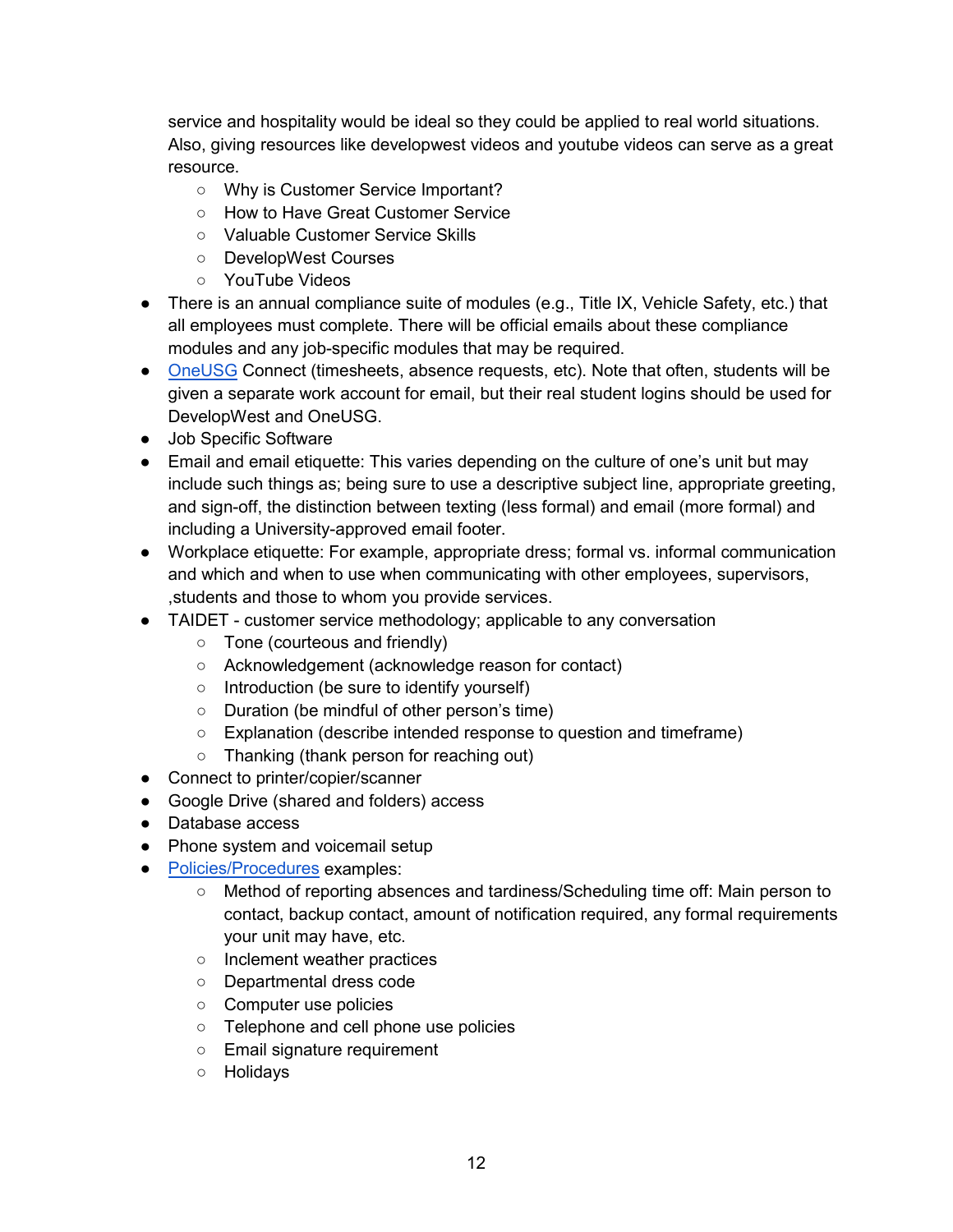- Confidentiality/HIPAA/FERPA: A student worker should be aware of FERPA (Family Educational Rights and Privacy Act) and HIPAA (Health Insurance Portability and Accountability) and what they require by law. They should also be advised to exercise caution so that they don't accidentally share information about other people that may potentially be sensitive or covered by the law.
- Performance and conduct
- Visitors
- Job safety
- Emergency procedures: Emergency Contacts (names, phone numbers, departments). You may also want to discuss different types of emergencies; for example, weather (e.g., tornados), accidental injury or sudden illness, threatening situations, etc.
- Recycling program
- Conference room usage
- Available parking lots
- [Campus Resources](https://docs.google.com/document/d/1S--nHezm15tF13cRVCi1CN-c-4ZPK0fZ4t_9tocN1fY/edit) (reminder/re-share the resources document with them)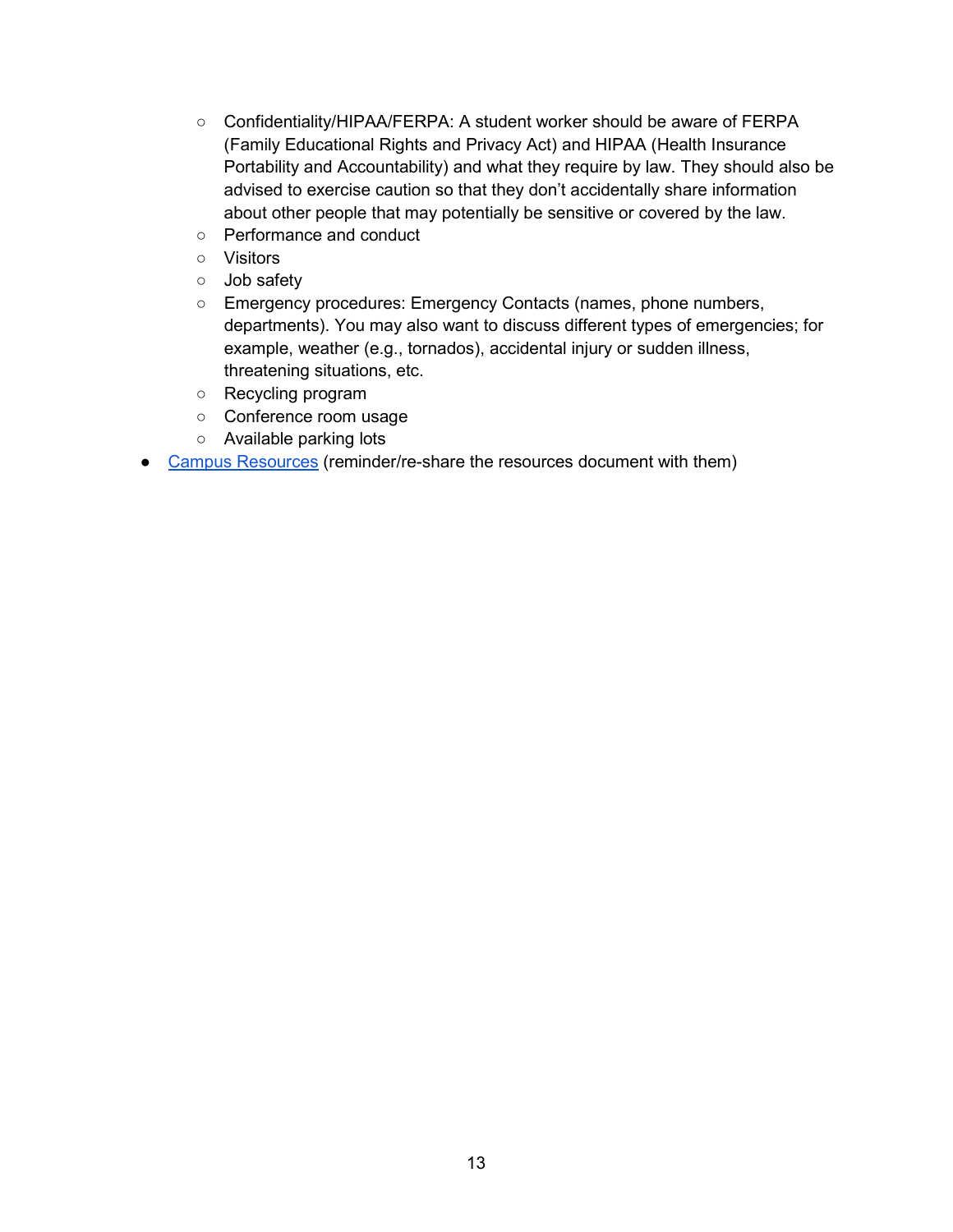### <span id="page-13-0"></span>**Week 4 Checklist**

| <b>Date</b> |                                                                     |
|-------------|---------------------------------------------------------------------|
|             | Informal evaluation of student employee / review of job description |
|             | Begin thinking of some goals for Month Two                          |

### <span id="page-13-1"></span>**Week 4 Checklist In-Depth**

### <span id="page-13-2"></span>**Informal Review/Feedback**

While it is a good idea to give performance feedback as often as possible, at the end of the first 30 days the Supervisor should give tips and coaching guidance that includes:

- Feedback should be encouraging and constructive. Remember to show appreciation for good performance. Discuss how progress is tracked and offer suggestions and resources if needed in preparation for formal 60 day review.
- Review of the student employee's job description. This is to remind the employee of the main objective for their position.
- Ask for employee feedback on how their first few weeks went. What did they enjoy the most/least?
- Discuss any tasks that may be added or removed in the next 30 days.
- Try to give your employee more responsibilities that will boost their resume in their field. All jobs can have transferable skills. Help the employee see how they can apply these skills in the future.
- Expectations:
	- What expectations does the employee have now that they have had a chance to learn the job?
	- $\circ$  Does the supervisor have any new expectations of the employee for the next 30 days?
- Discuss future performance goals and objectives. What is the student learning in class that they can apply here at work?
- Find out what motivates the employee to increase chances of retaining the employee.
- Training plans for the next 30 days.
	- What training does the employee feel they need more time on?
	- If new tasks are being introduced, assign or schedule associated training.
- What should be changed about the position? Ask for the employee's perspective.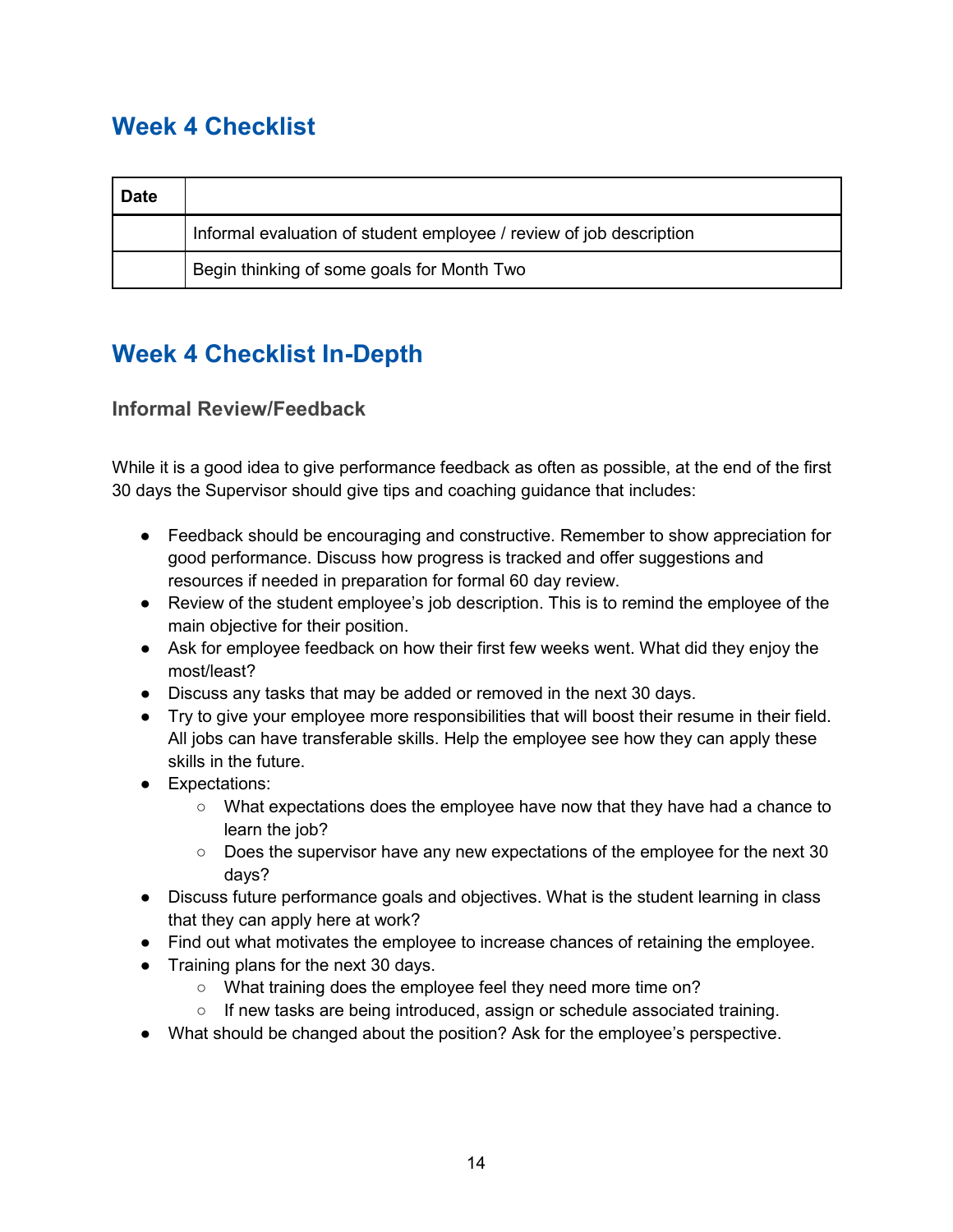<span id="page-14-0"></span>Optional Form:

If the supervisor prefers to have a more formal 30 day review, the below form can be used.

### <span id="page-14-1"></span>**Feedback - First 30-day Training Results**

When possible, feedback should be encouraging and constructive. Remember to Show appreciation for good performance. Discuss how progress is tracked and offer suggestions and resources if needed.

| <b>General Feedback:</b>                                 |
|----------------------------------------------------------|
| Quality:                                                 |
| Productivity:                                            |
| Strengths:                                               |
| Goals and attainment plan:                               |
| Opportunities for Improvement & Follow-up Training Plan: |
| Student Employee Signature & Date:                       |
| Supervisor Signature & Date:                             |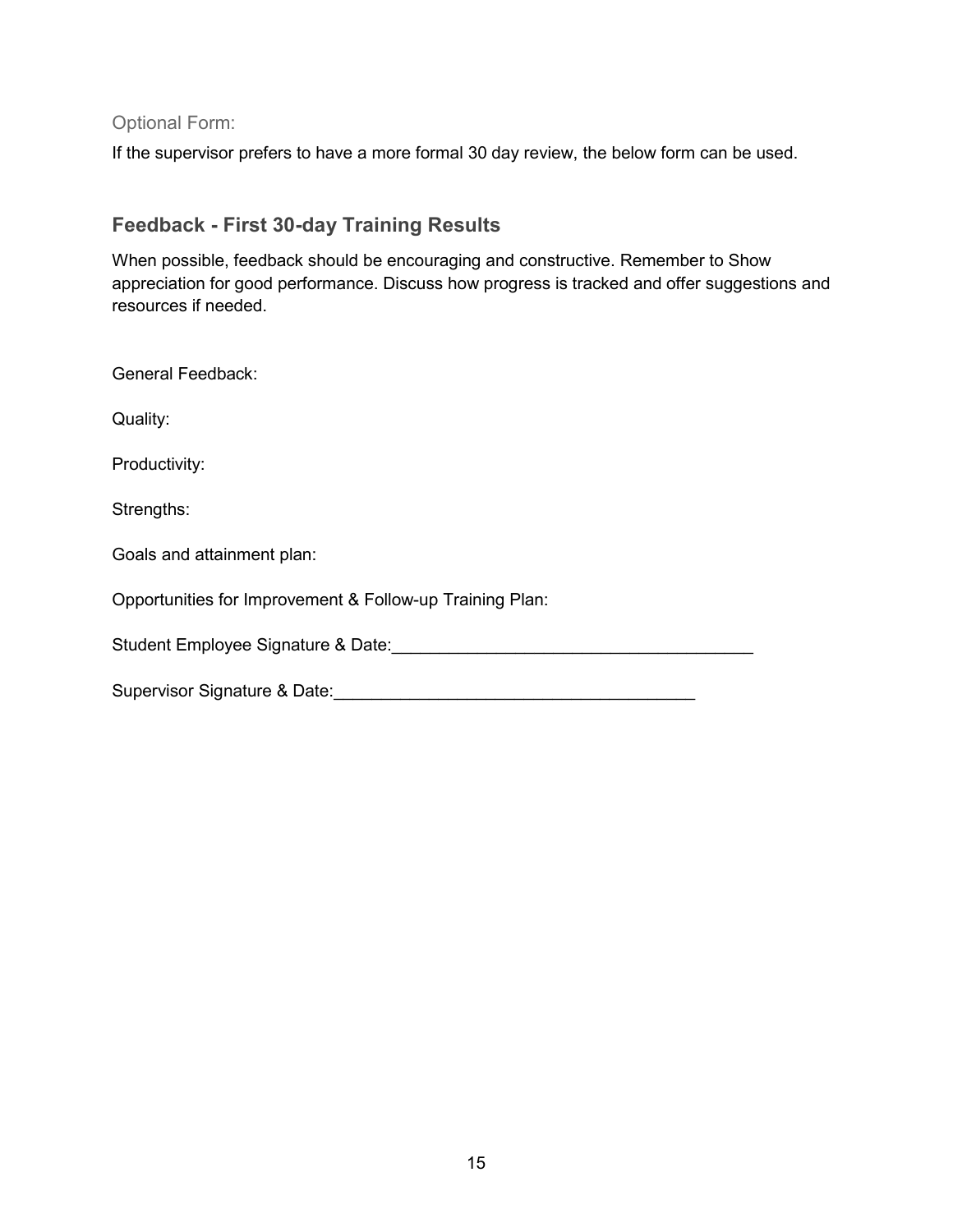#### **UWG Student Training Evaluation**

We are committed to providing students with the best training experience possible, so we welcome our students' comments. Please fill out this questionnaire with open and honest feedback, Thank you.

PLEASE RATE THE QUALITY OF THE TRAINING YOU HAVE RECEIVED THUS FAR. Disappointing □ 1 □ 2 □ 3 □ 4 □ 5 Exceptional

WAS THE INFORMATION PRESENTED IN A WAY THAT MADE IT EASY FOR YOU TO RETAIN? Disappointing □ 1 □ 2 □ 3 □ 4 □ 5 Exceptional

I HAVE A THOROUGH UNDERSTANDING OF WHAT IS EXPECTED OF ME IN MY ROLE Disappointing □ 1 □ 2 □ 3 □ 4 □ 5 Exceptional

I FEEL LIKE I HAVE ALL THE TOOLS AND RESOURCES TO PERFORM MY JOB **SUCCESSFULLY** Disappointing □ 1 □ 2 □ 3 □ 4 □ 5 Exceptional

HOW MUCH DO YOU FEEL YOU HAVE GROWN AS A RESULT OF THESE (30 DAYS OF TRAINING? Disappointing □ 1 □ 2 □ 3 □ 4 □ 5 Exceptional

DO YOU FEEL THE TRAINING YOU RECEIVED WAS INFORMATIVE? ◻ Yes | ◻ No

DO YOU FEEL VALUED AT WORK? ◻ Yes | ◻ No

WHY OR WHY NOT?

WHAT'S ONE THING WE COULD HAVE DONE DIFFERENTLY TO IMPROVE YOUR TRAINING EXPERIENCE IN THESE LAST 30 DAYS OF TRAINING?

WHAT IS THE BIGGEST CHALLENGE YOU'VE FACED SO FAR?

IS THERE ANYTHING YOU WISH YOU HAD BEEN TOLD?

Please share any additional comments or suggestions.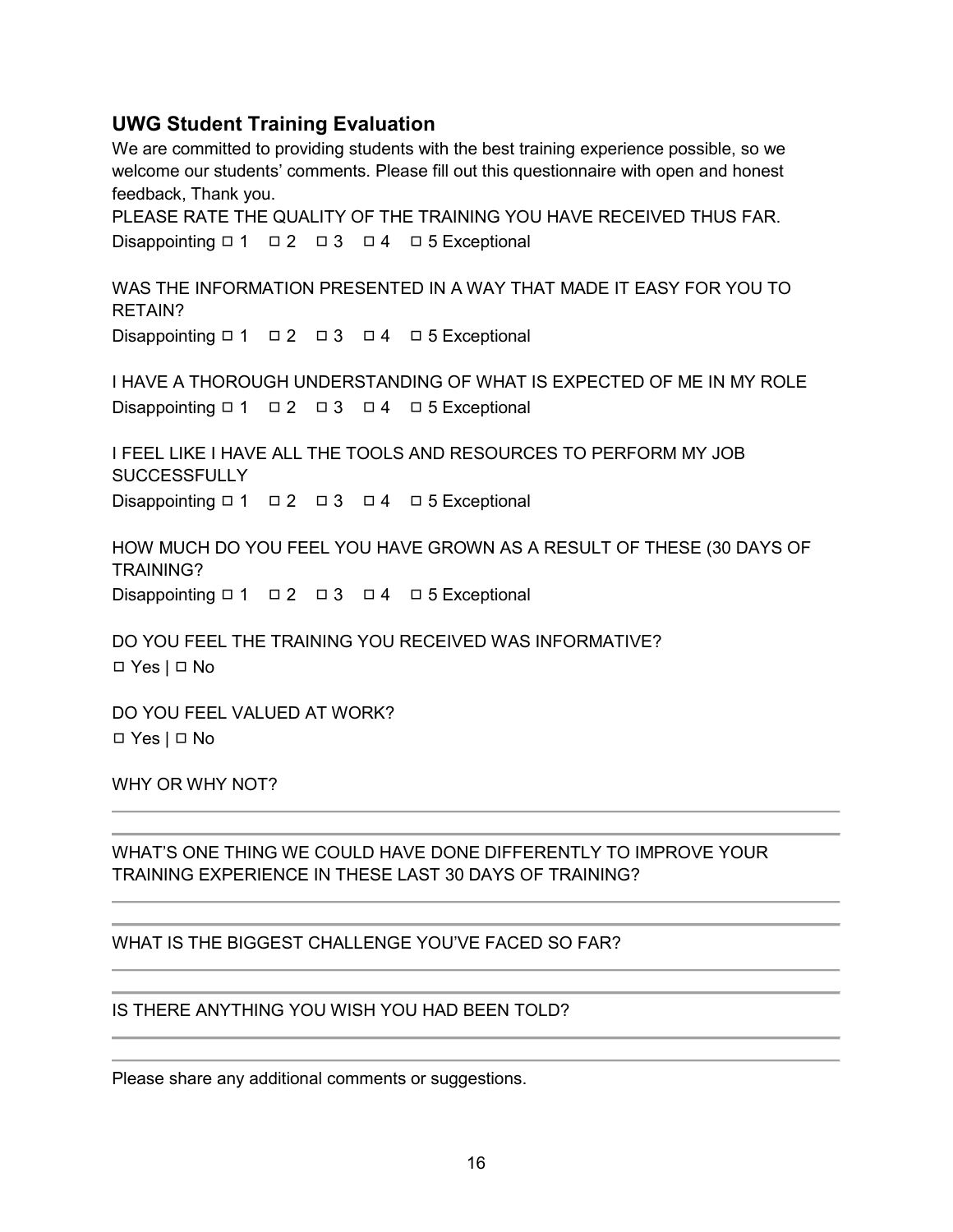# <span id="page-16-0"></span>**Days 31-60 (Month Two) Student Employee Training**

### <span id="page-16-1"></span>**Summary**

Days 31-60 consist of training on goals, SMART goals, personality assessments and review of goals/actions that were completed during the first 30 days.

Placemaking is a major focus for this period. We want to engage the student and draw out a sense of belonging by developing a deeper understanding of themselves. We have a chance to make them feel welcome and unique beyond the basic tasks of the job itself.

### <span id="page-16-2"></span>**Week 5 Checklist**

| <b>Date</b> |                                            |
|-------------|--------------------------------------------|
|             | Discuss goal Setting (what & why)          |
|             | Student sets a SMART goal for next 30 days |

### <span id="page-16-3"></span>**Week 5 Checklist In Depth - Goal Setting**

Have the employee brainstorm some potential goals for the employee's next month or two. These can be academic, work related, and personal goals. During Week 5, you and the employee will meet to turn these goals into SMART goals.

#### <span id="page-16-4"></span>**Discuss the importance of GOAL setting**

- **1. Why do we have goals?**
	- They give us clarity of what is to be accomplished focus
- **2. What do they tell us?** 
	- They narrow the scope of what could be a daunting nebulous task into pieces we can understand and accomplish
	- They reinforce our efforts by providing feedback with measurable outcomes
	- They define who is responsible
	- They give a sense of urgency and prioritization
	- They differentiate between the "dream" and the "doable"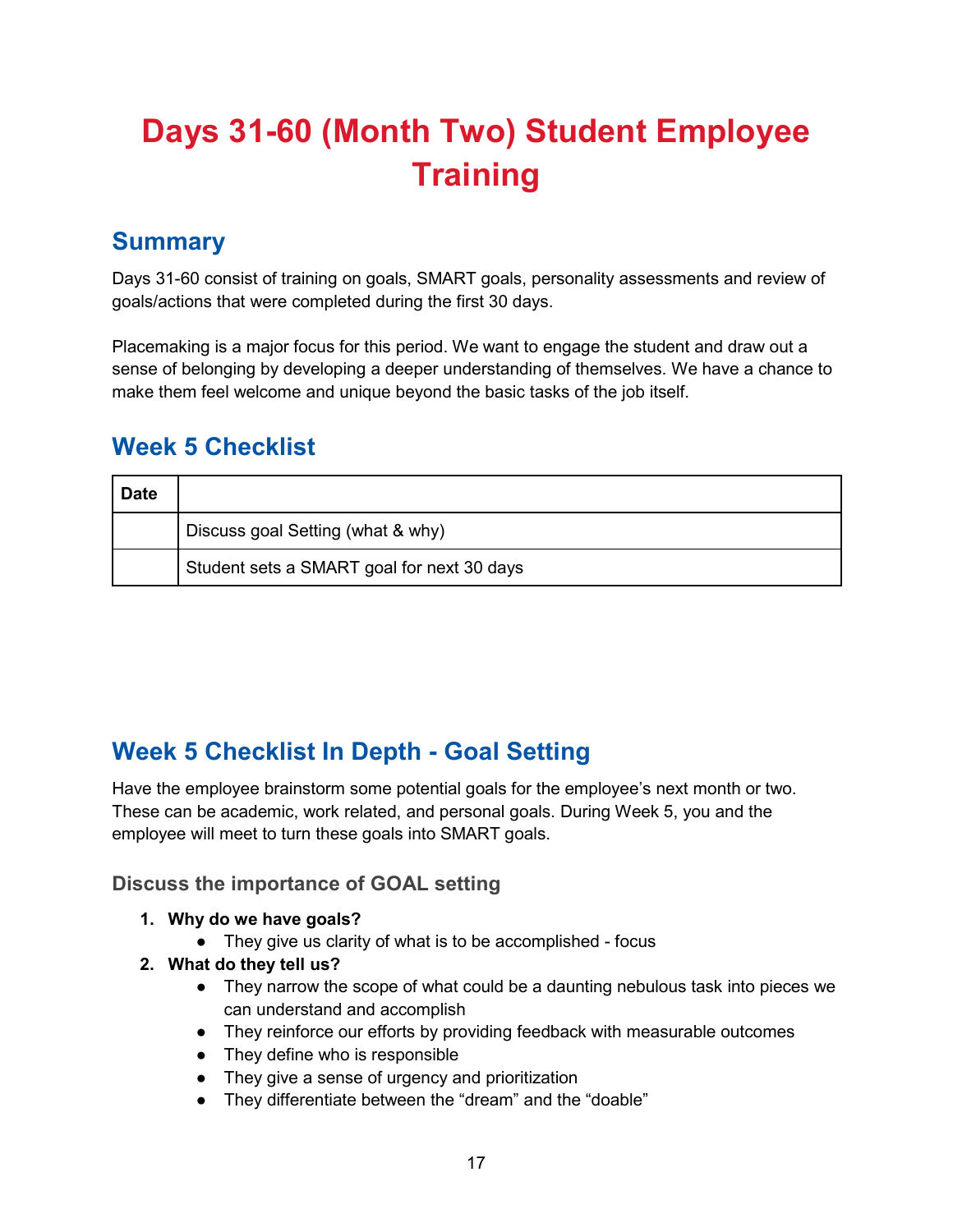| The components of a SMART Goals |                                                                                               |
|---------------------------------|-----------------------------------------------------------------------------------------------|
| Specific                        | Who is doing this?                                                                            |
|                                 | What is it you want accomplished?                                                             |
|                                 | Where?                                                                                        |
|                                 | When does it need to be done?                                                                 |
|                                 | Why? It helps people be engaged and focused                                                   |
|                                 | What does success look like?                                                                  |
| <b>Measurable</b>               | How are we measuring we got there?                                                            |
|                                 | May include a time component and a deliverable                                                |
| Achievable/                     | It can be a stretch goal, but it can't be a vision that is never accomplishable               |
| Attainable/                     | It's a goal – not a vision statement                                                          |
| <b>Actionable</b>               | Do you have the authority or ability to influence those with the authority to make it happen? |
| Relevant/                       | It needs to tie in with the overall strategic goals                                           |
| Realistic                       | Some acronyms use realistic instead of relevant                                               |
|                                 | It needs to have time parameters                                                              |
| Time-Bound                      | Realistic amount of time to accomplish the task                                               |
|                                 | Must have a closure period to measure to assess progress                                      |

#### **1. What is an example of a goal?**

SMART goal examples

- a. SA in Human Resources: To digitize two drawers of paper I-9 documents in the next 30 days.
- b. SA in Warehouse Logistics: During your 31st to 60th day of employment you should be able to inbound and deliver, without help, 90% of all items received using the handheld device and Trackpad software.
- c. SA in eCore Help Desk: Continue to ensure high quality of tickets in and out of the Help Desk by reading through tickets and approving ticket drafts within 5 minutes of being submitted, culminating in an average user-satisfaction survey of at least 9.9 each month.
- d. SA in Catering: On your 31st-60th day of employment, you will complete a catering order from and pack the cart with all the supplies and equipment for the event.
- e. [Student Practice Exercise](https://forms.gle/Czepah253euiRp3C8)
- **2. Set a SMART Goal**
	- [Develop a reachable goal for the next 30 days](https://forms.gle/vFhqbJPUkKi9bg2T8) add student name and supervisor email to form fields
	- Discuss how to break the goal down into steps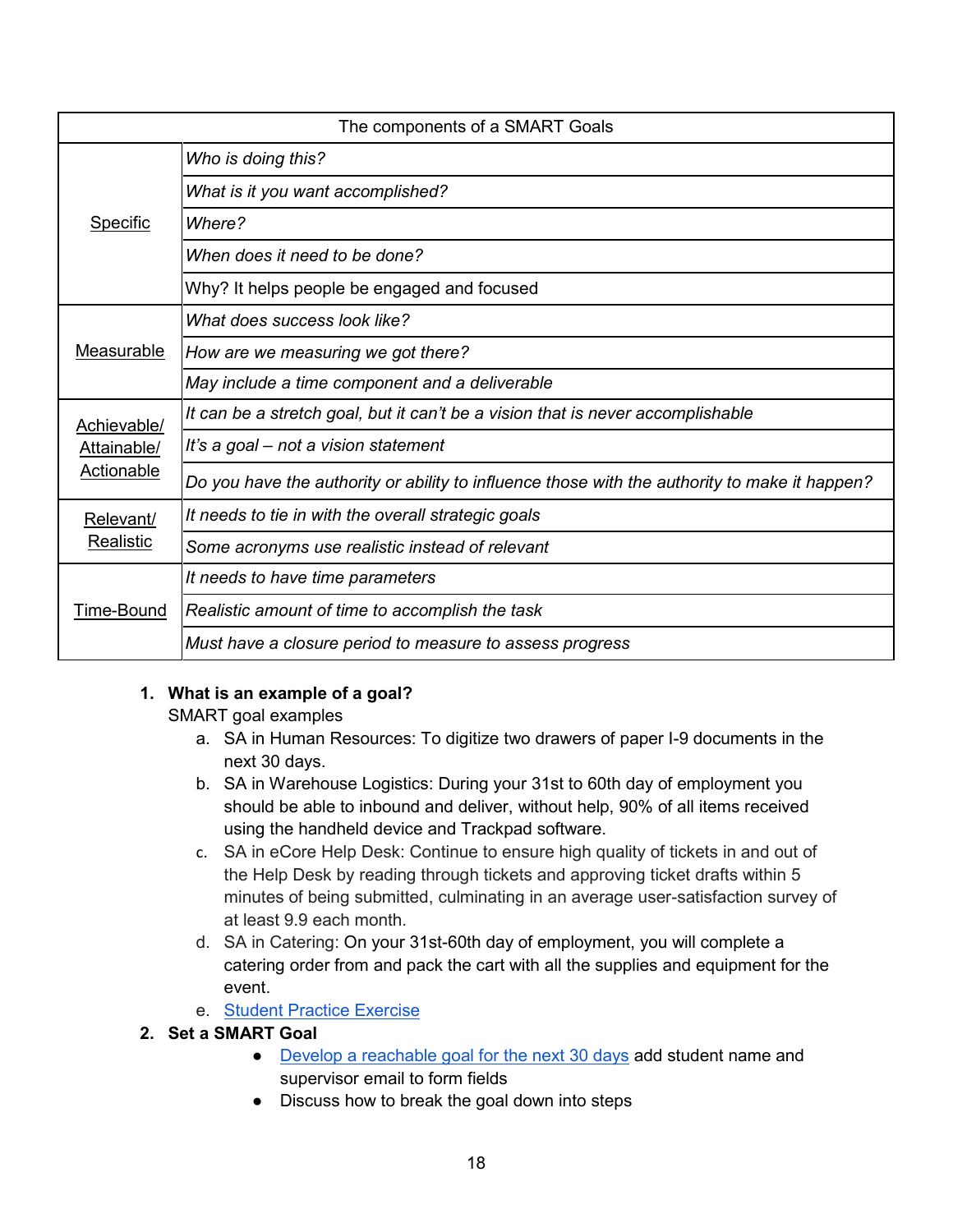● This goal will be reviewed at the end of the 30 days

### <span id="page-18-0"></span>**Week 6 Checklist**

| <b>Date</b> |                                       |
|-------------|---------------------------------------|
|             | <b>Provide Personality Assessment</b> |
|             | Parallel goal and personality results |

### <span id="page-18-1"></span>**Week 6 Checklist In Depth - Team Player Dynamics**

#### **1. Have the student take the following assessment**

#### **2. Talk over the GOAL with personality results**

- a. [Color Personality](https://my-personality-test.com/true-colours)  **5-10 min test**
- b. If it applies use the personality results to understand how other team members relate to this employee and vice versa

### <span id="page-18-2"></span>**Week 7 Checklist**

| <b>Date</b> |                                                          |
|-------------|----------------------------------------------------------|
|             | Review SMART goal progress, plan for the next SMART goal |

### <span id="page-18-3"></span>**Week 7 Checklist In Depth - Goal Tracking**

- **1. Review first goal in progress thus far. If necessary, break it down further into steps for the next 2 weeks.**
- **2. Begin thinking about a second goal to be completed next week.**

### <span id="page-18-4"></span>**Week 8 Checklist**

| <b>Date</b> |                                                                    |
|-------------|--------------------------------------------------------------------|
|             | <b>Review SMART goals</b>                                          |
|             | Guide in setting 2nd set of short term goals to complete by Day 90 |
|             | Informal evaluation of student employee                            |
|             | Evaluation of supervisor by student                                |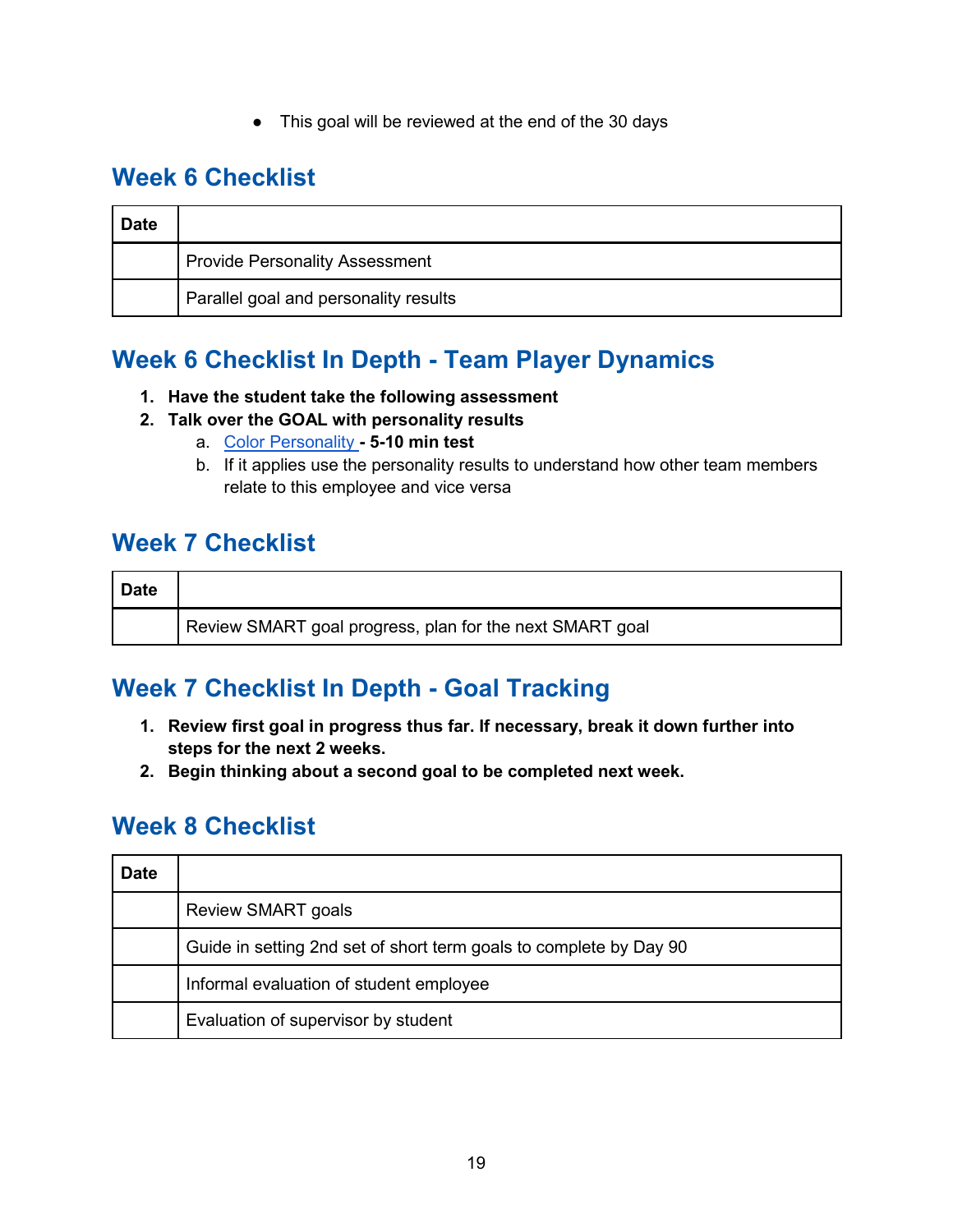### <span id="page-19-0"></span>**Week 8 Checklist In Depth - 2nd Goal Setting and Feedback**

- **1. Evaluate 1st set of goals** 
	- Created at the end of the first 30 days, completed at the end of 60 days (Were they reached?) - find and add form
- **2. Setting 2nd set of short term goals, complete at the end of 90 days** (end of training program)
	- Reach further for more lofty goals
	- [Develop a reachable goal for the next 30 days](https://forms.gle/vFhqbJPUkKi9bg2T8)
- **3. Survey/Feedback (see below)**

#### <span id="page-19-1"></span>**Informal Review/Feedback**

While it is a good idea to give performance feedback as often as possible, at the end of the first 60 days the Supervisor should give tips and coaching guidance that includes:

- Feedback should be encouraging and constructive. Remember to show appreciation for good performance. Discuss how progress is tracked and offer suggestions and resources if needed in preparation for formal 60 day review.
- First goal review. Is it done? Why or why not? What could be done differently for the next goal?
- Review of the student employee's job description. This is to remind the employee of the main objective for their position.
- Ask for employee feedback on how their first few weeks went. What did they enjoy the most/least?
- Discuss any tasks that may be added or removed in the next 30 days.
- Try to give your employee more responsibilities that will boost their resume in their field. All jobs can have transferable skills. Help the employee see how they can apply these skills in the future.
- Expectations:
	- What expectations does the employee have now that they have had a chance to learn the job?
	- Does the supervisor have any new expectations of the employee for the next 30 days?
- Discuss future performance goals and objectives. What is the student learning in class that they can apply here at work?
- Find out what motivates the employee to increase chances of retaining the employee.
- Training plans for the next 30 days.
	- What training does the employee feel they need more time on?
	- If new tasks are being introduced, assign or schedule associated training.
- What should be changed about the position? Ask for the employee's perspective.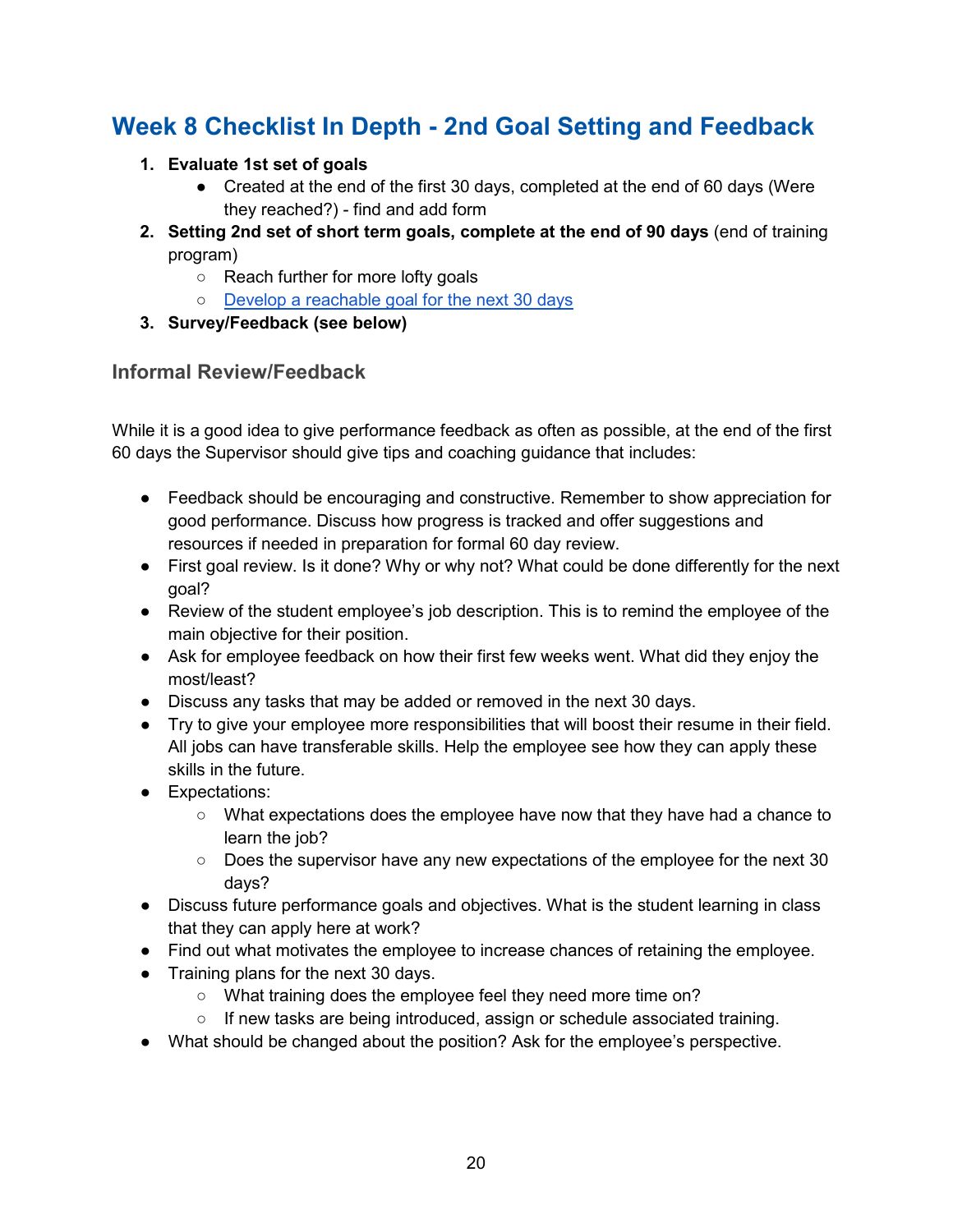<span id="page-20-0"></span>Optional Form:

If the supervisor prefers to have a more formal 30 day review, the below form can be used.

### <span id="page-20-1"></span>**Feedback - First 60-day Training Results**

When possible, feedback should be encouraging and constructive. Remember to Show appreciation for good performance. Discuss how progress is tracked and offer suggestions and resources if needed.

| <b>General Feedback:</b>                                 |  |  |
|----------------------------------------------------------|--|--|
| Quality:                                                 |  |  |
| Productivity:                                            |  |  |
| Strengths:                                               |  |  |
| Goals and attainment plan:                               |  |  |
| Opportunities for Improvement & Follow-up Training Plan: |  |  |
| Student Employee Signature & Date:                       |  |  |
| Supervisor Signature & Date:                             |  |  |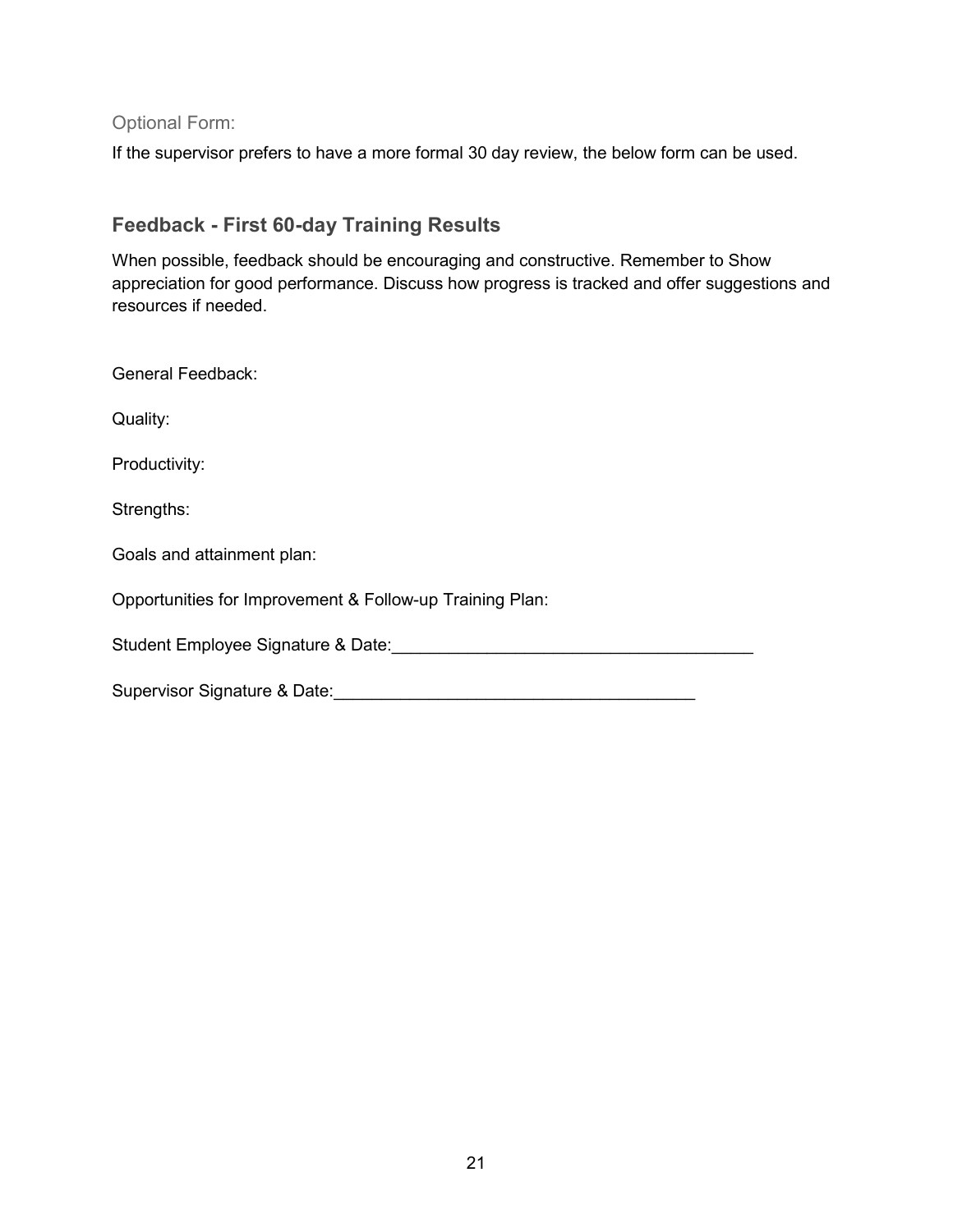#### <span id="page-21-0"></span>**UWG Student Supervisor Evaluation**

We are committed to providing students with the best training experience possible, so we welcome our students' comments. Please fill out this questionnaire with open and honest feedback, Thank you.

PLEASE RATE THE QUALITY OF THE TRAINING YOU HAVE RECEIVED THUS FAR. Disappointing □ 1 □ 2 □ 3 □ 4 □ 5 Exceptional

WAS THE INFORMATION PRESENTED IN A WAY THAT MADE IT EASY FOR YOU TO RETAIN? Disappointing □ 1 □ 2 □ 3 □ 4 □ 5 Exceptional

I KNOW WHO TO CONTACT FOR QUESTIONS ABOUT MY JOB DUTIES?

| Relevant?    | $\Box$ Yes $\Box$ No |
|--------------|----------------------|
| Informative? | $\Box$ Yes $\Box$ No |
| Efficient?   | $\Box$ Yes $\Box$ No |

I HAVE A THOROUGH UNDERSTANDING OF WHAT IS EXPECTED OF ME IN MY ROLE Disappointing □ 1 □ 2 □ 3 □ 4 □ 5 Exceptional

I FEEL LIKE I HAVE ALL THE TOOLS AND RESOURCES TO PERFORM MY JOB **SUCCESSFULLY** Disappointing □ 1 □ 2 □ 3 □ 4 □ 5 Exceptional

I HAVE A THOROUGH UNDERSTANDING OF HOW AND WHEN TO USE VERBAL AND NONVERBAL COMMUNICATION Disappointing ロ1 ロ2 ロ3 ロ4 ロ5 Exceptional

HAVE YOU FOUND A MENTOR IN YOUR DEPARTMENT? HOW HAS THEIR MENTORSHIP AFFECTED YOUR WORK? Disappointing □ 1 □ 2 □ 3 □ 4 □ 5 Exceptional

HOW MUCH DO YOU FEEL YOU HAVE GROWN AS A RESULT OF THESE (90 DAYS OF TRAINING?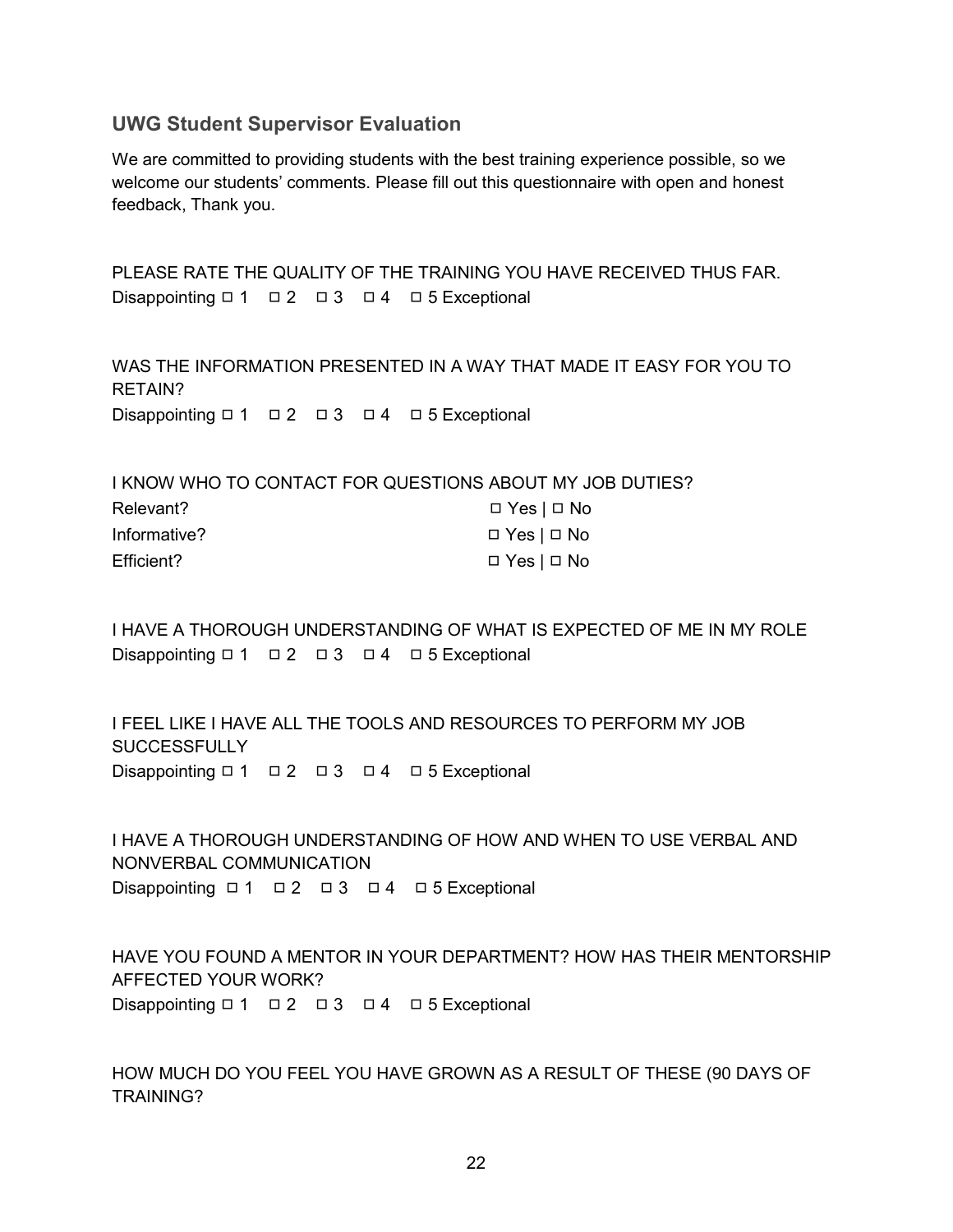Disappointing □ 1 □ 2 □ 3 □ 4 □ 5 Exceptional

DO YOU FEEL THE TRAINING YOU RECEIVED WAS INFORMATIVE? ◻ Yes | ◻ No

DO YOU FEEL VALUED AT WORK? ◻ Yes | ◻ No WHY OR WHY NOT?

#### WHAT'S ONE THING WE COULD HAVE DONE DIFFERENTLY TO IMPROVE YOUR TRAINING EXPERIENCE IN THESE LAST 30 DAYS OF TRAINING?

WHAT IS THE BIGGEST CHALLENGE YOU'VE FACED SO FAR?

IS THERE ANYTHING YOU WISH YOU HAD BEEN TOLD?

Please share any additional comments or suggestions.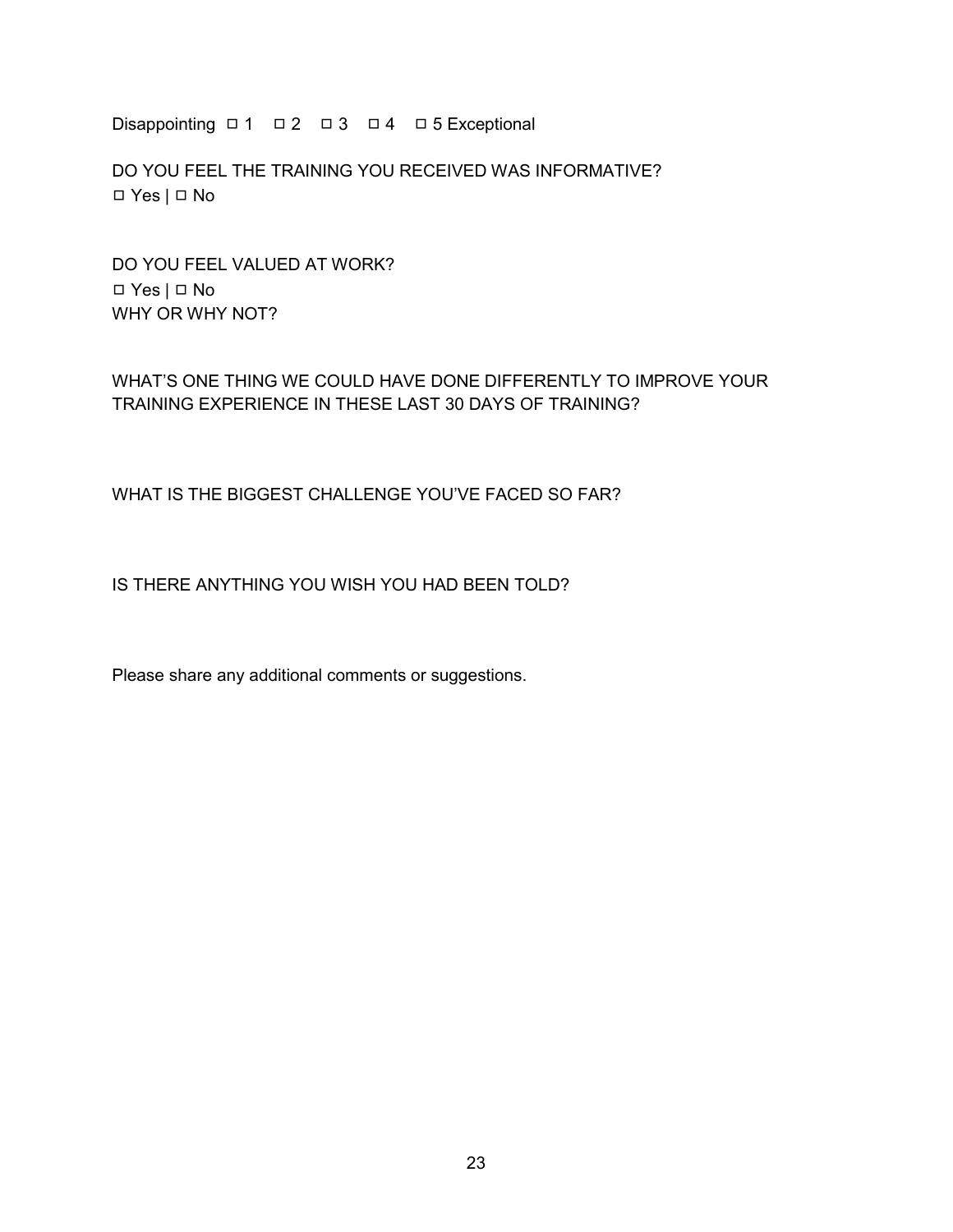# <span id="page-23-0"></span>**Days 61-90 (Month Three) Student Employee Training**

### <span id="page-23-1"></span>**Summary:**

Days 61-90 consist of training on communication, business and emotional intelligence.

Competitiveness is key to this period of time. We want student employees to be great not just in their current role but when they transition to the next phase. We have a chance to engage and give experiences that will allow them to stand out to future employers. We also want to build the emotional side of their wellness framework for a happier and more productive future.

### <span id="page-23-2"></span>**Week 9 Checklist**

| <b>Date</b> |                                                       |
|-------------|-------------------------------------------------------|
|             | Discuss mentors and the importance of having a mentor |
|             | Tailor the student experience                         |

### <span id="page-23-3"></span>**Week 9 Checklist In Depth**

#### <span id="page-23-4"></span>**Mentors and Growth**

- 1. **Mentor**
	- Help your Student Employee understand the importance of a mentor and how to get a mentor.
		- Use [the link](https://docs.google.com/document/d/1JqK5QeGl9esutMUXSMzwXFsqN9u7nRJhjcMXTXnPOLM/edit?usp=sharing) to access more information about mentors and tips for selecting one.
		- Students can utilize the [Alumni Mentor Program](https://www.westga.edu/alumni/mentor-program.php) to find an alumni mentor.

#### 2. **Student Employee Advancement**

- In many of the student jobs on campus there is room for growth and professional development. Some departments have student leads who are responsible for the supervision of other student workers, others have higher technical positions which allow for upward mobility of pay and skill set knowledge.
- Identify student workers who are in a position that you may be interested in and ask them if you could shadow them for a day to better understand what their job tasks are. While doing this talk with them about the knowledge, skills, and training they needed to get that promotion. Also, talk to them about training which may have better prepared them to do their job. A successful leader learns from the knowledge gaps of others so that they do not have to make the same mistakes.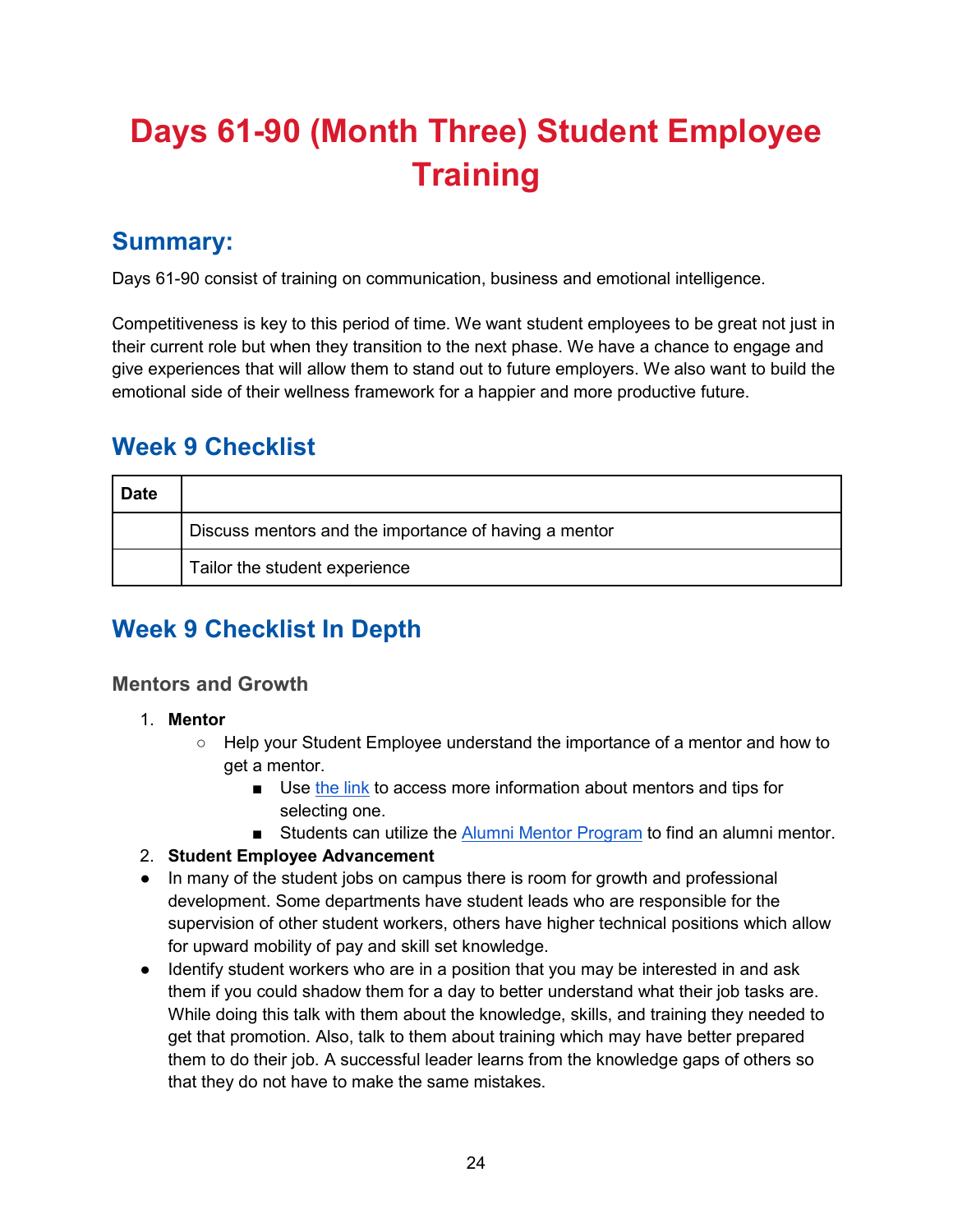- $\circ$  Talk to your direct supervisor about taking on more responsibility and leadership roles. While this may start out small, like responsibility for a minor project, as confidence in your leadership, and abilities, grows, so will the amount of responsibility you have.
- Do a "deep dive" into training within your employment area. Research professional organizations and the certifications and training they offer. Many of these professional organizations offer student memberships and have professionals willing to help you further your opportunities. Once you have a list of trainings do the following:
	- Organize them from shortest to longest to complete.
	- Next place the free, or cheaper, ones are the top.
	- The list should be in order of shortest and cheapest training at the top and longest and most expensive at the bottom of the list.
	- Talk to your supervisor to see if you can begin to take anytime during the week to work on professional development. Even if it is an hour, this will assist with your training goals.
- $\circ$  Write a roadmap, with estimated dates, of how you can get from your current position to the one you desire.

### <span id="page-24-0"></span>**Tailoring the Student Experience Guide**

Use this guide to help tailor the student's experience.

- 1. What field is the student worker receiving their degree in?
- 2. What are their current career goals or plans once they graduate?
- 3. What is their current role within the department?
- 4. What are tasks, or jobs, within the department, or current role, which could begin to align with their future goals?
- 5. Are there training opportunities internally or externally that would benefit them?
- 6. How many hours a week can their schedule be adjusted to allow for this training time?
- 7. Are there professional organizations, or on-campus groups, which could assist them with their career development?
- 8. Is there a person or department on campus who is within their desired field and who would be willing to assist them with developing a career roadmap?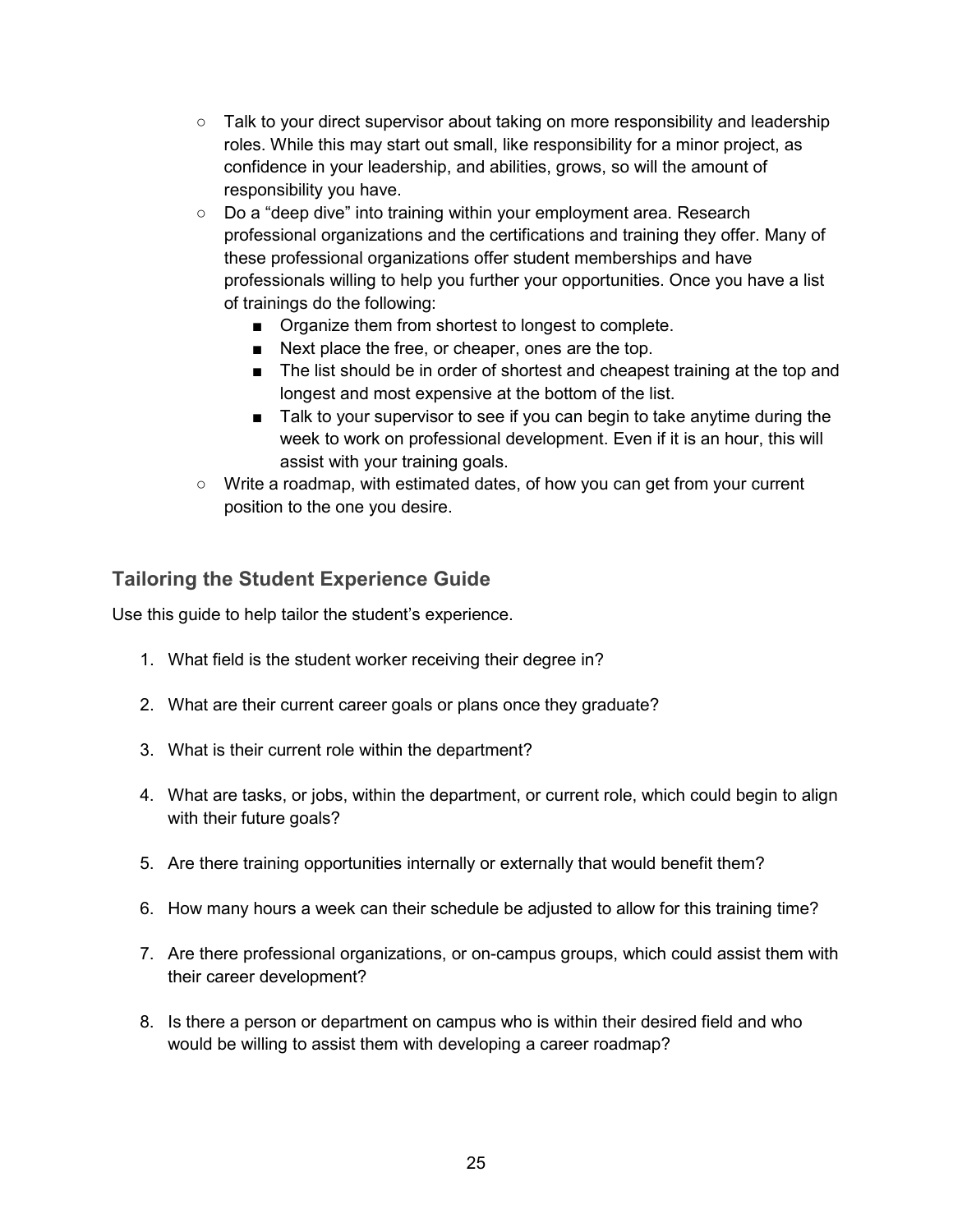### <span id="page-25-0"></span>**Week 10 Checklist**

| <b>Date</b> |                                                  |
|-------------|--------------------------------------------------|
|             | Review verbal and nonverbal communication skills |

## <span id="page-25-1"></span>**Week 10 In-Depth - Verbal and Nonverbal Communication**

Review the following subjects and see how far the student has come

- **Non-Verbal Communication**
	- Use the 7% rule
		- People only remember about 7% of what you say, but they remember 93% of how you made them feel through your tone of voice and body language
	- Body Language
		- Be mindful of what you do during communication
		- Make eye-contact
		- Smile
		- Be relaxed avoid arm crossing
		- Be attentive and have a seat if necessary and engage in active listening
	- Tone
		- Be mindful of the tone of your voice
		- Record yourself speaking to a friend or family member and listen to your tone
		- Think about the message you are sending when you speak with the tone of voice you use
		- Use a softer voice to not sound aggressive
		- Smile when you speak!
- **Communicating**
	- SBAR Communication Technique
		- S Situation
			- Provide a brief description of the situation. Be concise and succinct.
		- B Background
			- Give pertinent history of the situation. Ask if the receiver of the information is familiar with the topic.
		- A Assessment
			- Summarize the facts of the situation
			- Be specific.
		- R Recommendation
			- What are you recommending (asking for)?
			- What needs to happen next?
	- **Phone - TAIDET**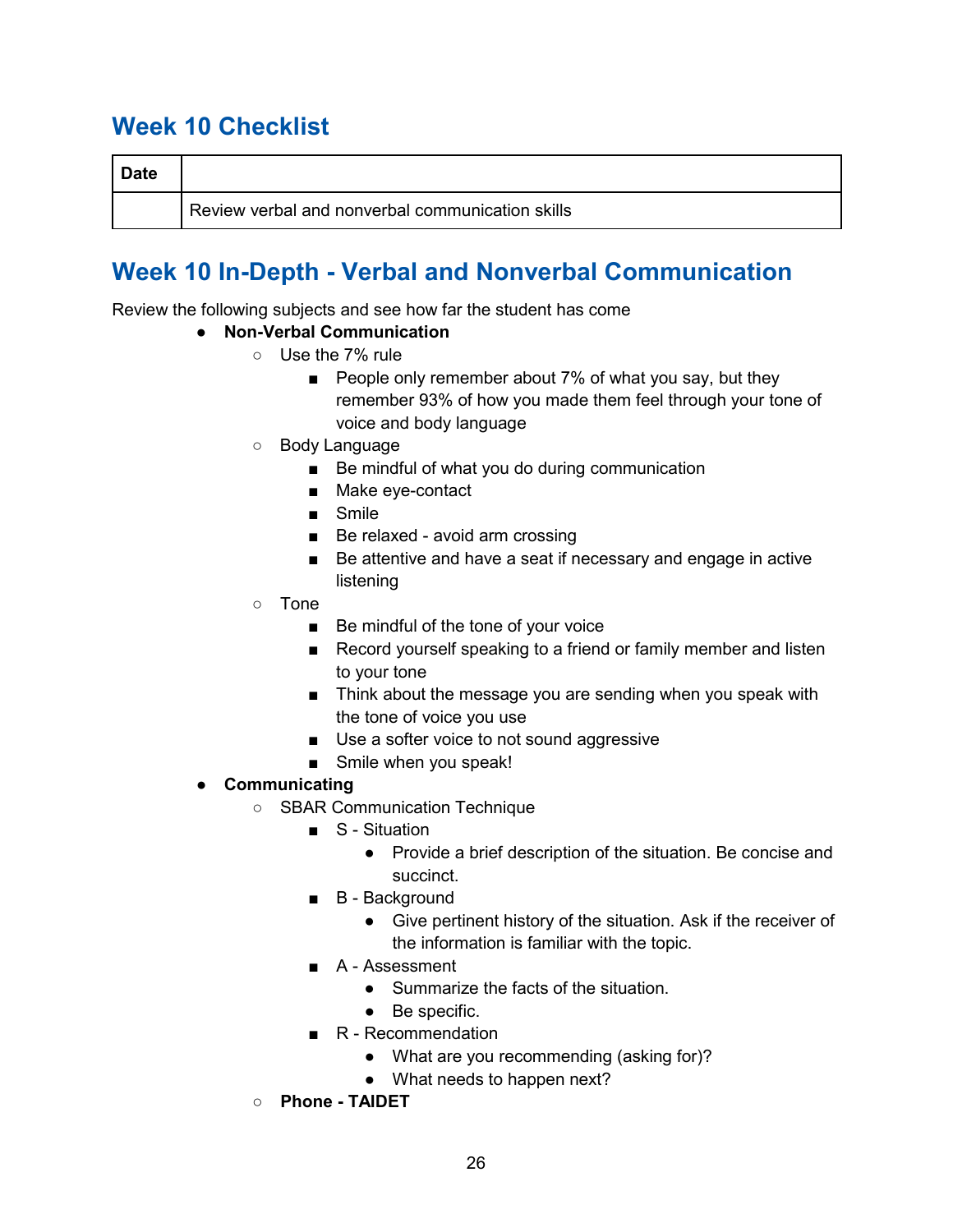- Be aware of your tone
- Be sure to introduce yourself on the phone and be clear in what your needs are
- If taking a message, be sure to take the other's full name, department, and a callback number
- Be respectful of time
- **Email**
	- When sending an email, keep it brief
	- Watch tone would you say in person what you are writing?
	- Use appropriate signature at the bottom of your email
	- Respond to questions in a timely manner
- **Person-to-Person**
	- Use active listening
		- Be silent listen to what the other person is saying without interrupting and without thinking ahead of what you will say - be in the moment
		- Make eye contact
		- Avoid defensive responses this will lead to conflict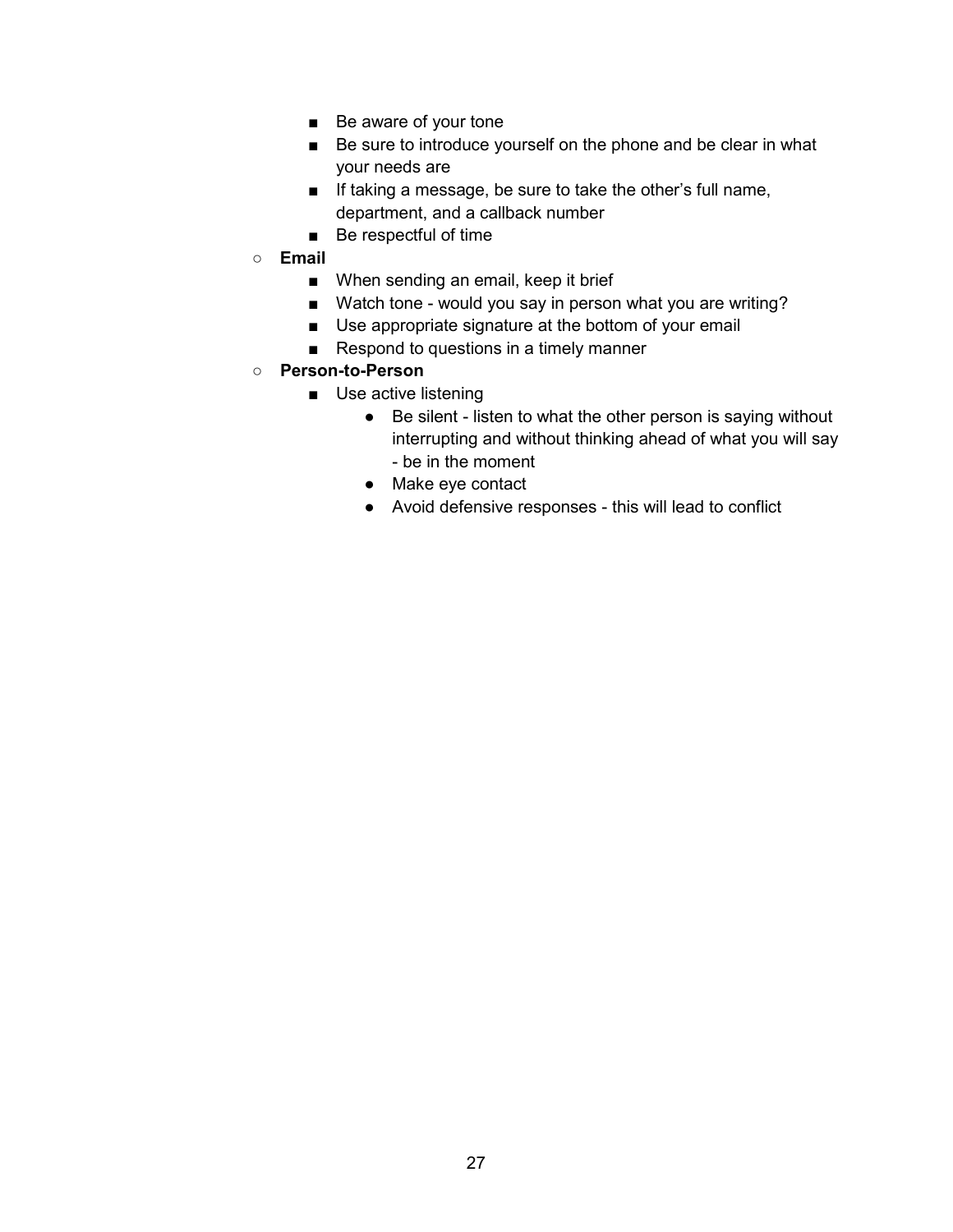### <span id="page-27-0"></span>**Week 11 Checklist**

| <b>Date</b> |                                                                  |
|-------------|------------------------------------------------------------------|
|             | Review professional and business etiquette                       |
|             | Review customer service skills, teamwork and conflict resolution |

### <span id="page-27-1"></span>**Week 11 In Depth - Professional and Business Etiquette**

#### ● **Professional & Business Etiquette**

- **Interpersonal Relationships**
- **Addressing Leadership**
	- Follow the chain of command
	- Ask open-ended questions
	- Seek feedback and ask for clarity
	- Use appropriate salutations
- **Small Talk**
	- Be aware of inappropriate conversations in the workplace
	- Avoid sharing personal information at work
	- Notify leadership should a conversation ever make you feel uncomfortable
- **Code-Switching**
	- Be aware of the language and tone you use in your personal life compared to the language and tone you use in the work environment

#### ● **Business Etiquette**

- Social Behavior
- Image and University vs. Department Expectations
- **Customer Service**
	- Good customer service skills
	- How can you continue to improve on your customer service
- **Teamwork**
	- What working as a team means
- **Conflict Resolution**
	- Protocols for Peers, Supervisors, and Customers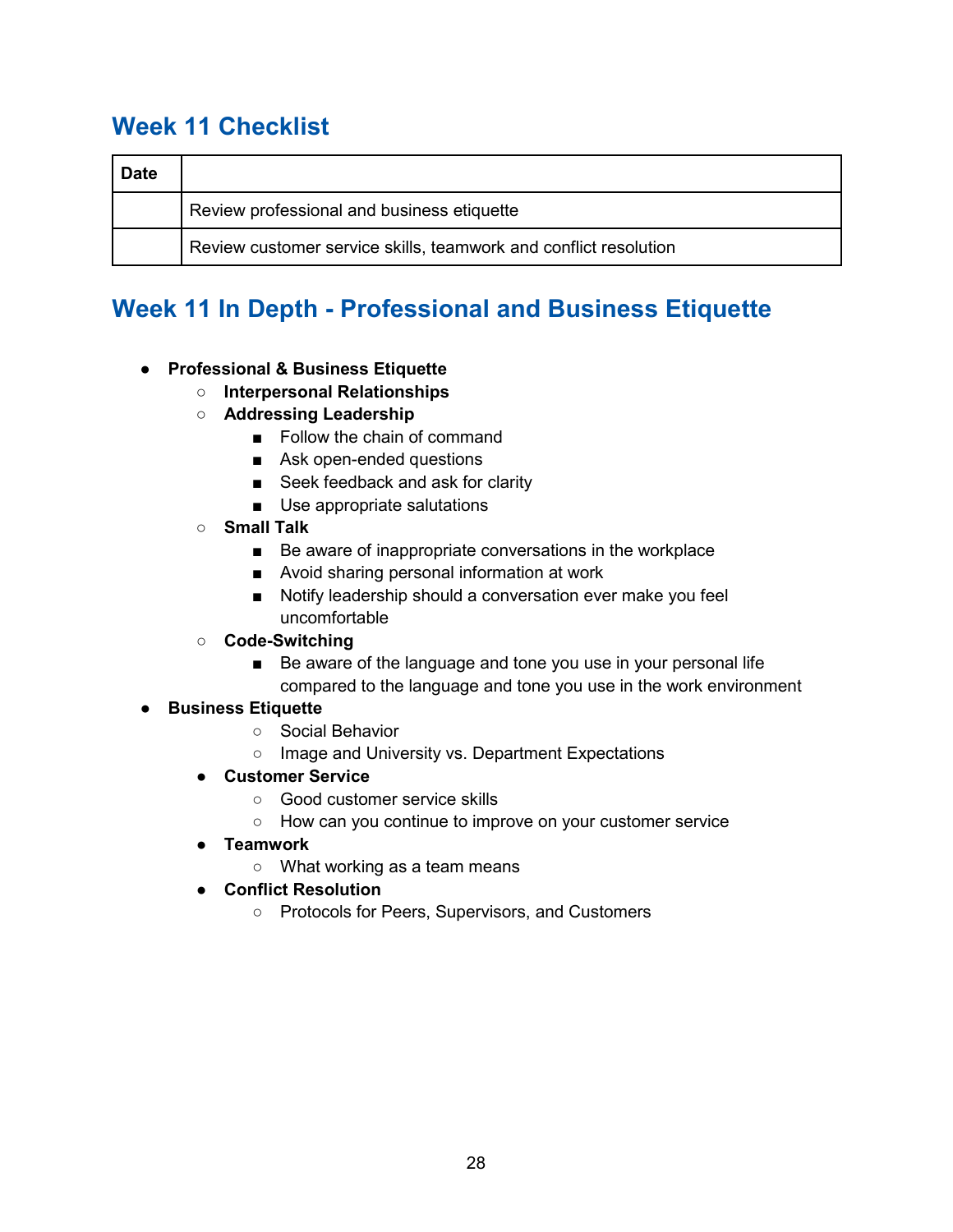### <span id="page-28-0"></span>**Week 12 Checklist**

| <b>Date</b> |                                                                              |  |
|-------------|------------------------------------------------------------------------------|--|
|             | Final formal student employee evaluation                                     |  |
|             | Final evaluation of supervisor by student                                    |  |
|             | Award student employee 30-60-90 Wolf Pack Training Certificate of Completion |  |

## <span id="page-28-1"></span>**Week 12 In Depth**

Award student employee their certificate of completion [30-60-90 Wolf Pack Training Certificate of Completion](https://docs.google.com/document/d/1UHjDqGkECGRuEqkTeGNbj93Tb6Q1Jibw/edit?usp=sharing&ouid=109067726623696572347&rtpof=true&sd=true)

Fill out the formal Evaluation for the student employee. You will receive an email with your answers after you submit the Google Form. Student Employee Evaluation Form:<https://forms.gle/ibvoSF7MTE8GVJk58>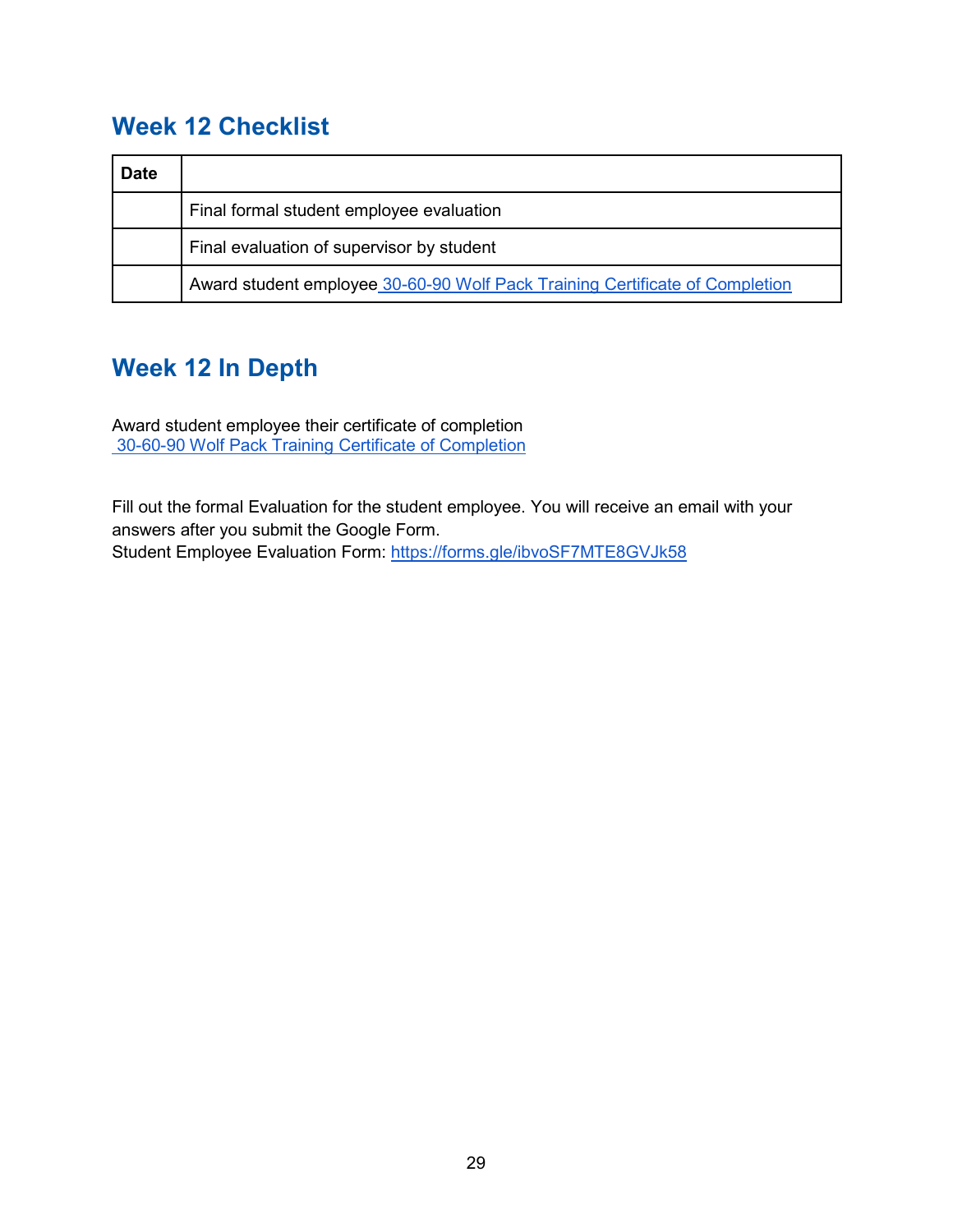#### <span id="page-29-0"></span>**UWG Student Supervisor Evaluation**

We are committed to providing students with the best training experience possible, so we welcome our students' comments. Please fill out this questionnaire with open and honest feedback. Thank you.

PLEASE RATE THE QUALITY OF THE TRAINING YOU HAVE RECEIVED THUS FAR. Disappointing □ 1 □ 2 □ 3 □ 4 □ 5 Exceptional

WAS THE INFORMATION PRESENTED IN A WAY THAT MADE IT EASY FOR YOU TO RETAIN? Disappointing □ 1 □ 2 □ 3 □ 4 □ 5 Exceptional

|              | I KNOW WHO TO CONTACT FOR QUESTIONS ABOUT MY JOB DUTIES? |
|--------------|----------------------------------------------------------|
| Relevant?    | □ Yes   □ No                                             |
| Informative? | □ Yes   □ No                                             |
| Efficient?   | $\Box$ Yes $\Box$ No                                     |

I HAVE A THOROUGH UNDERSTANDING OF WHAT IS EXPECTED OF ME IN MY ROLE Disappointing □ 1 □ 2 □ 3 □ 4 □ 5 Exceptional

I FEEL LIKE I HAVE ALL THE TOOLS AND RESOURCES TO PERFORM MY JOB **SUCCESSFULLY** Disappointing □ 1 □ 2 □ 3 □ 4 □ 5 Exceptional

I HAVE A THOROUGH UNDERSTANDING OF HOW AND WHEN TO USE VERBAL AND NONVERBAL COMMUNICATION Disappointing ロ1 ロ2 ロ3 ロ4 ロ5 Exceptional

HAVE YOU FOUND A MENTOR IN YOUR DEPARTMENT? HOW HAS THEIR MENTORSHIP AFFECTED YOUR WORK? Disappointing □ 1 □ 2 □ 3 □ 4 □ 5 Exceptional

HOW MUCH DO YOU FEEL YOU HAVE GROWN AS A RESULT OF THESE (90 DAYS OF TRAINING?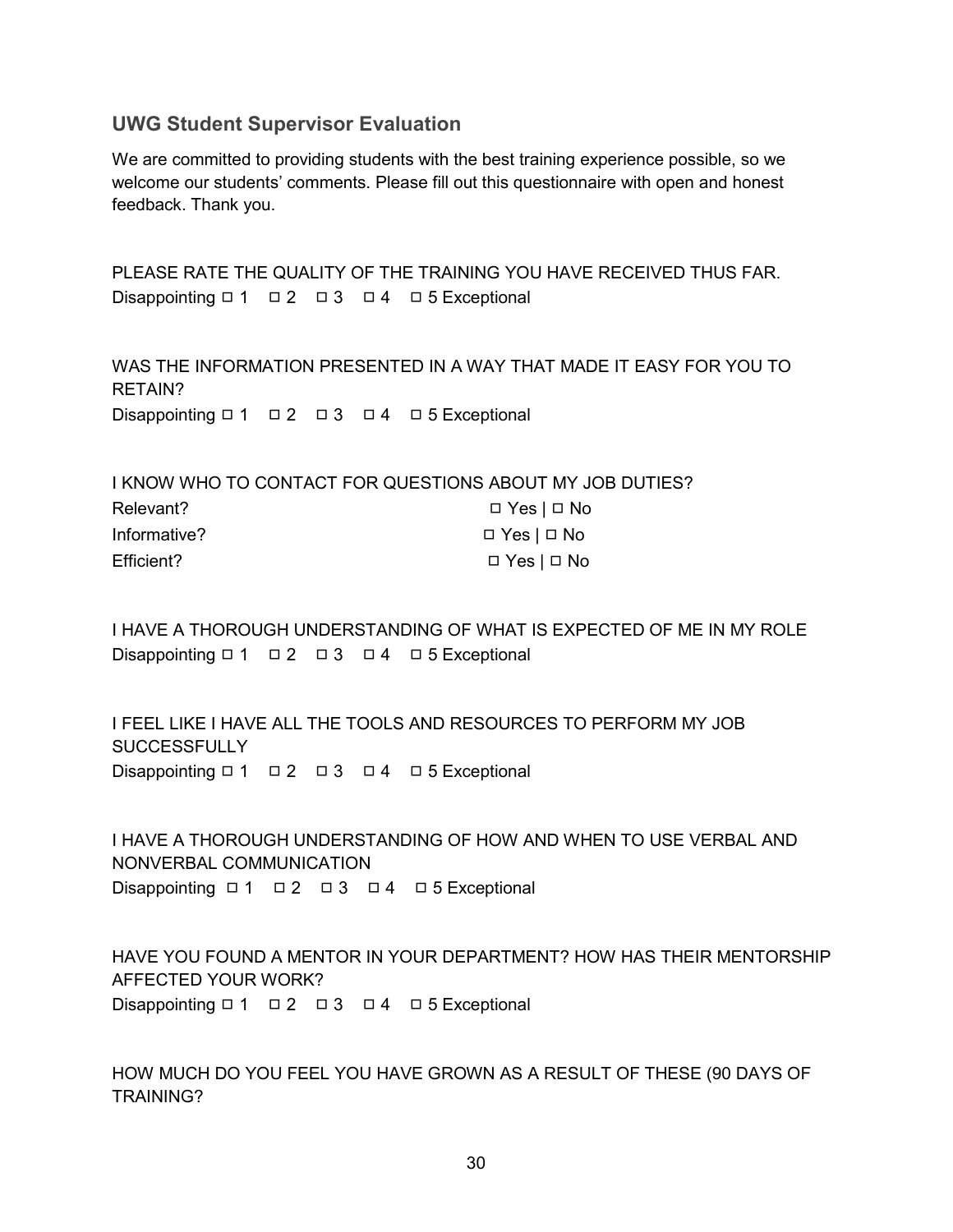Disappointing □ 1 □ 2 □ 3 □ 4 □ 5 Exceptional DO YOU FEEL THE TRAINING YOU RECEIVED WAS INFORMATIVE? ◻ Yes | ◻ No

DO YOU FEEL VALUED AT WORK? ◻ Yes | ◻ No WHY OR WHY NOT?

WHAT'S ONE THING WE COULD HAVE DONE DIFFERENTLY TO IMPROVE YOUR TRAINING EXPERIENCE IN THESE LAST 30 DAYS OF TRAINING?

WHAT IS THE BIGGEST CHALLENGE YOU'VE FACED SO FAR?

IS THERE ANYTHING YOU WISH YOU HAD BEEN TOLD?

Please share any additional comments or suggestions.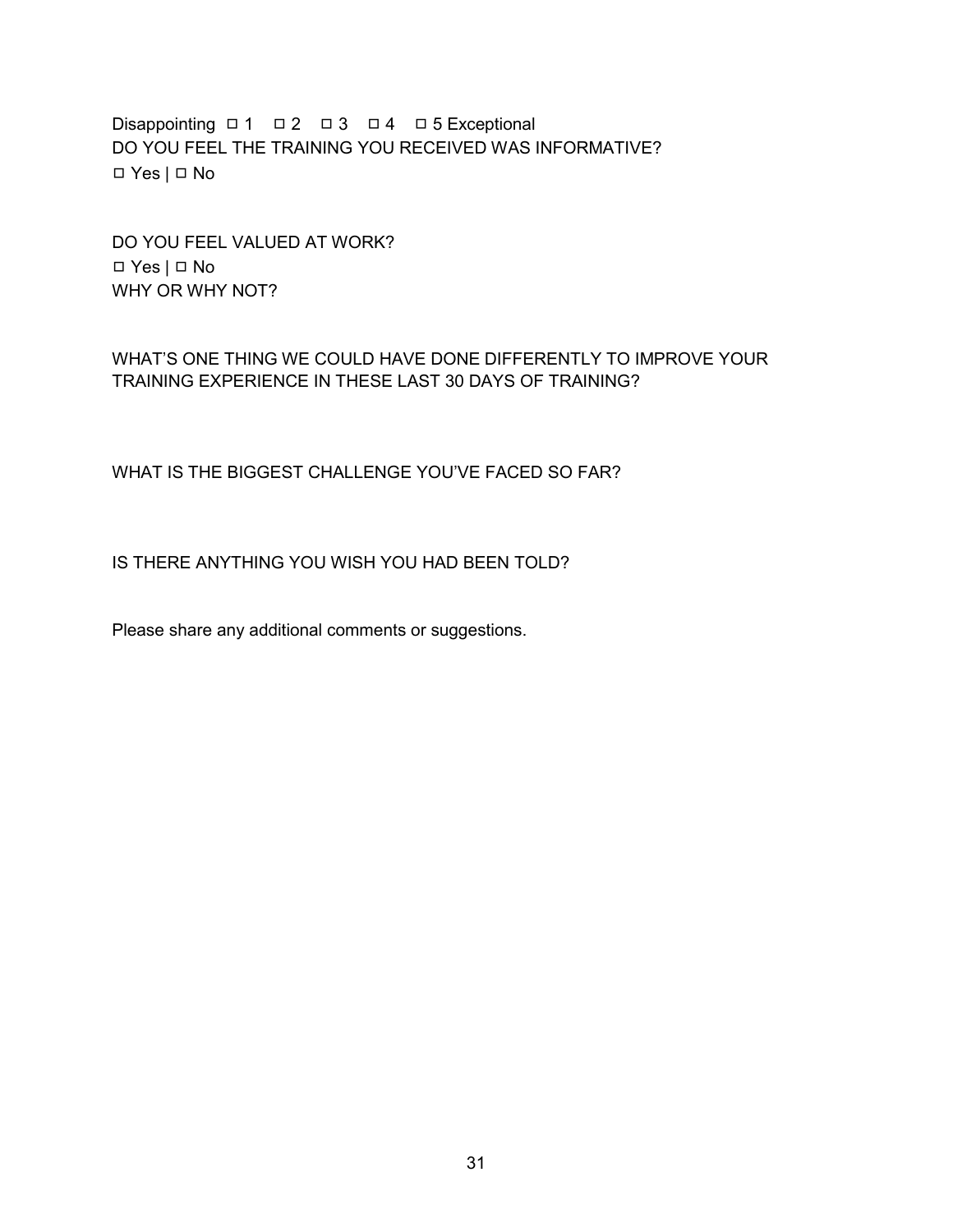# **Campus Resources**

<span id="page-31-0"></span>Prevent the pass-off! There are many different resources available on campus available for students, faculty, and staff. This is a quick reference guide listing those resources so each supervisor can easily direct other employees to the correct information or location in order to resolve their problem. UWG has an [online knowledge base](https://uwgonline.service-now.com/kb/?id=success_tools) to find helpful resources as well as the resources below.

### <span id="page-31-1"></span>**Momentum Center**

#### [westga.edu/momentum-center,](http://westga.edu/momentum-center) 678-839-6140

From enrollment services to advisers, from financial aid to billing and payment specialists, from accessibility services to career services, the center has solutions to most any need and answer to any question a student may have. The Momentum Center offers these services to students in one place instead of having to visit many different departments on campus.

The Momentum can provide assistance in-person or email job aid information for the following:

- How to update personal information
- How to sign in to OneLogin
- How to view your Wolf Watch
- How to view your holds
- How to apply for graduation
- ●

The Momentum Center **can NOT** assist with:

- Housing and Residence Life and Lock Out Charges First Floor of East Commons
- ITS assistance Library First Floor (SITS)
- BankMobile– Auxiliary Services
- Meal plans Auxiliary Services
- Student ID's Auxiliary Services

The Momentum Center can provide assistance in-person from the Front Desk, over the phone, or through the chat bot on the Momentum Center website for the following services:

### <span id="page-31-2"></span>**Academic Transition Programs**

- Questions about First-Year Seminar (XIDS courses)
- Help with CourseDen
- Transfer student support
- Help to find academic support resources

### <span id="page-31-3"></span>**Advising**

● Help with declaring a major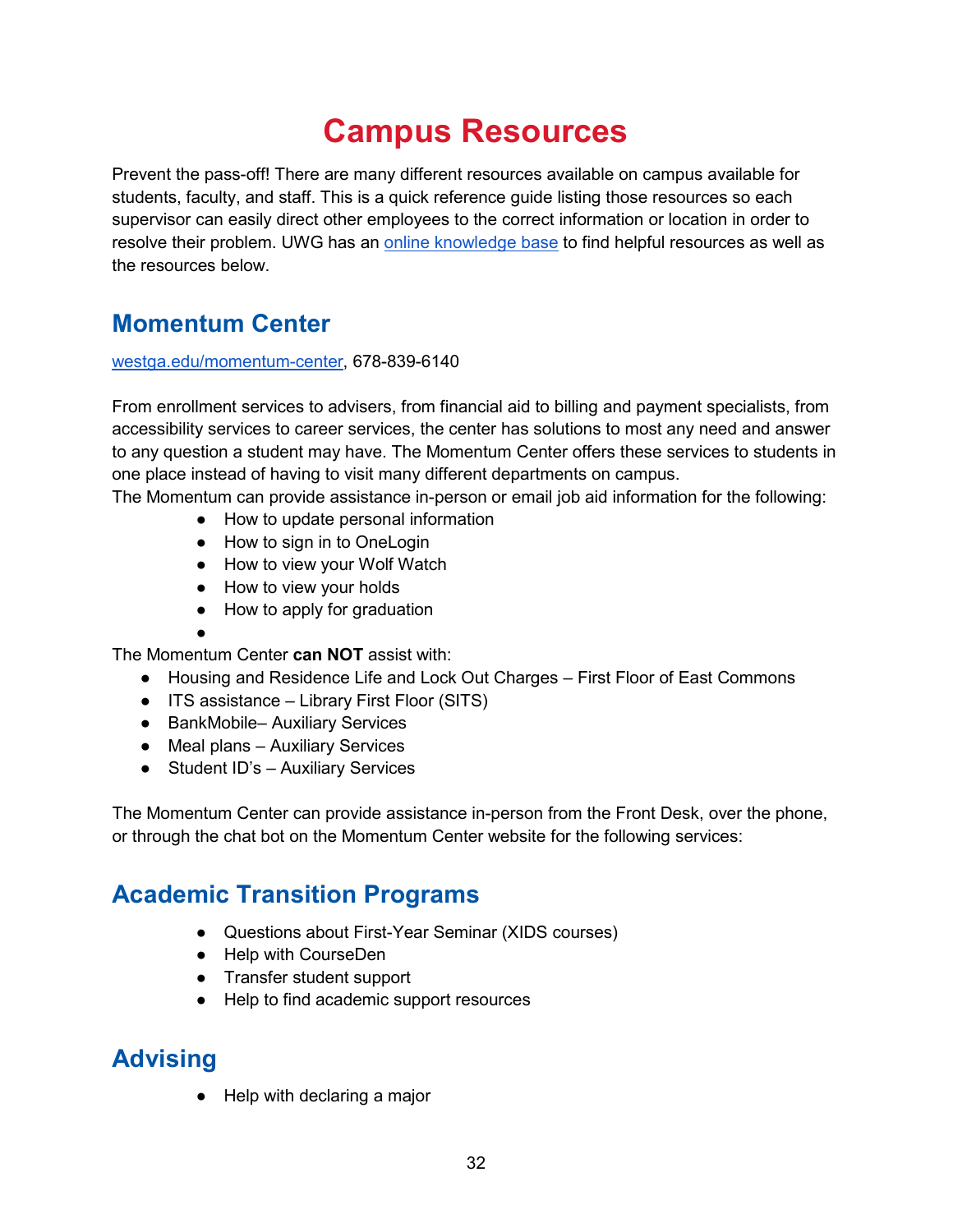- Help build your schedule
- Help with adding/dropping/withdrawing from a course
- Discussions about how to graduate on time

### <span id="page-32-0"></span>**Center for Academic Success**

- Peer tutoring
- Academic coaching
- Drop-in tutoring
- Supplemental instruction
- Organizations can schedule interactive workshops on topics they request
- Helps students with study tips

### <span id="page-32-1"></span>**Computer Lab Help**

- Navigating banweb
- Class registration
- Printing your schedule
- Ordering a transcript
- Accepting loans
- Uploading financial aid documents
- Printing your bill

### <span id="page-32-2"></span>**Financial Aid**

- Help with FAFSA verification questions
- Questions about loans, scholarships, and grants
- Help understanding Federal Work-Study eligibility

### <span id="page-32-3"></span>**Registrar**

- Help with class registration
- Discussing enrollment dates and deadlines
- Making a transcript request
- Help to submit a FERPA
- Help to request a Certification of Enrollment

### <span id="page-32-4"></span>**Student Account and Billing Services**

- Questions about tuition, fees, and charges
- Questions about refunds
- Questions about short term loans
- Help printing your student bill or locating it in Banweb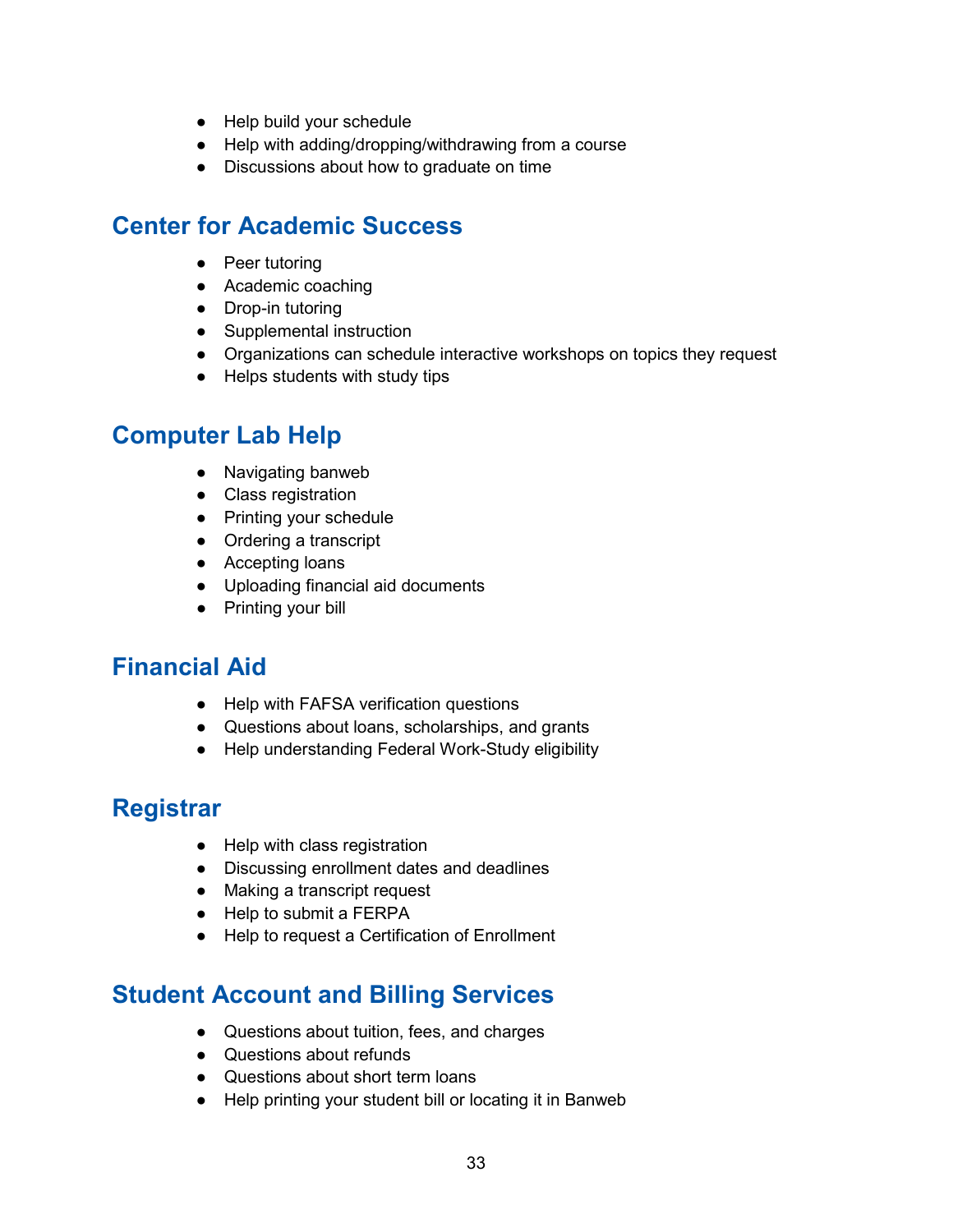• Takes electronic payments for student balances (cash and checks payments taken at the Bursar's office in Aycock Hall

### <span id="page-33-0"></span>**UWG Cares**

#### [westga.edu/campus-life/uwg-cares/](http://westga.edu/campus-life/uwg-cares/)

If you or someone you know is in a distressing situation, support is available for you through UWG Cares. You will find helpful resources on a variety of issues including:

- Safety concerns (personal or for the welfare of someone in the UWG community)
- Medical concerns
- Multicultural, psychological, and personal issues
- Interpersonal conflict both in workplace and amongst students

## <span id="page-33-1"></span>**Accessibility Services**

<span id="page-33-2"></span>[westga.edu/student-services/counseling/accessibility-services,](http://westga.edu/student-services/counseling/accessibility-services) 678-839-6428, Row Hall 123

## **College of Art, Culture, and Scientific Inquiry (CACSI)**

<span id="page-33-3"></span>[westga.edu/academics/art-culture-science,](https://www.westga.edu/academics/art-culture-science/index.php) TLC 3226, 678-839-5450

### **Department of Anthropology, Psychology, and Sociology**

<span id="page-33-4"></span>[westga.edu/academics/art-culture-science/anthro-psych-soc,](https://www.westga.edu/academics/art-culture-science/anthro-psych-soc/index.php) Melson Hall 123C, 678-839-6505

### **Department of Art, History, and Philosophy**

[westga.edu/academics/art-culture-science/art-history-philosophy,](https://www.westga.edu/academics/art-culture-science/art-history-philosophy/index.php) Gunn Hall B101, 678-839- 6521

### <span id="page-33-5"></span>**Department of English, Film, Languages, and Performing Arts**

[westga.edu/academics/art-culture-science/english-film-lang-arts,](https://www.westga.edu/academics/art-culture-science/english-film-lang-arts/index.php) Martha Munro 204A, 678-839- 4700

### <span id="page-33-6"></span>**Department of Computing and Mathematics**

<span id="page-33-7"></span>[westga.edu/cam,](http://westga.edu/cam) TLC 2200, 678-839-6485

#### **Department of Natural Sciences**

[westga.edu/academics/art-culture-science/natural-sciences,](https://www.westga.edu/academics/art-culture-science/natural-sciences/index.php) Callaway Annex 148, 678-839- 6479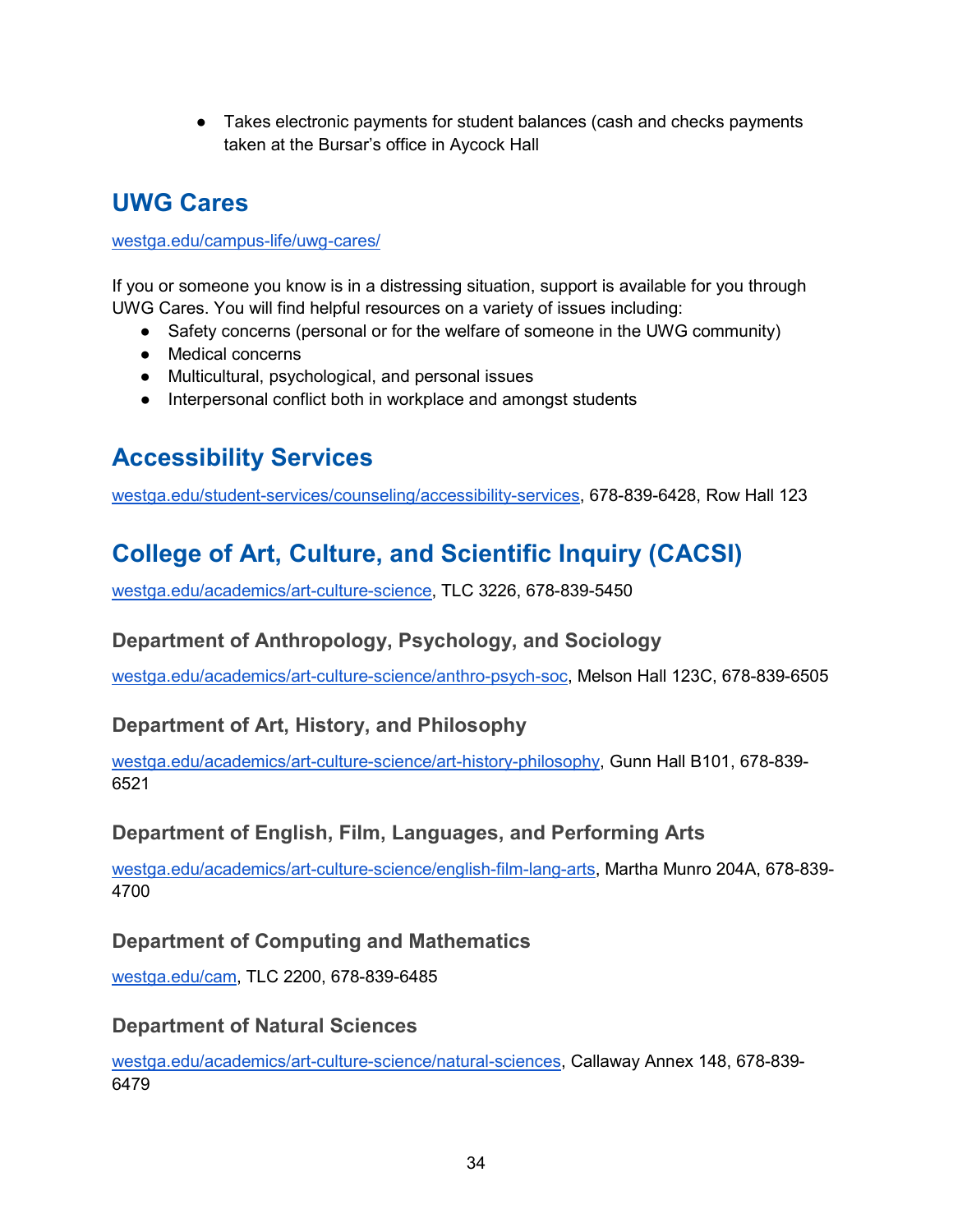#### <span id="page-34-0"></span>**Biology**

<span id="page-34-1"></span>[westga.edu/biology,](http://westga.edu/biology) Biology Building, 678-839-6547

#### **Chemistry**

<span id="page-34-2"></span>[westga.edu/chemistry,](http://westga.edu/chemistry) TLC Room 2122, 678-839-6024

#### **Geography**

<span id="page-34-3"></span>[westga.edu/geography,](https://www.westga.edu/geography/) Callaway Building Room 148, 678-839-6479

## **Geology**  [westga.edu/geology,](https://westga.edu/geology) Callaway Room 152, 678-839-4055

#### <span id="page-34-4"></span>**Physics**

<span id="page-34-5"></span>[westga.edu/physics,](https://westga.edu/physics) Boyd Building - Room 208, 678-839-6485

### **College of Education**

<span id="page-34-6"></span>[westga.edu/academics/education,](https://www.westga.edu/academics/education/) College of Education Ed Center, 678-839-6570

### **Department of Educational Technology and Foundations**

<span id="page-34-7"></span>[westga.edu/academics/education/etf,](https://www.westga.edu/academics/education/etf/index.php) 678-839-5259

#### **Literacy and Special Education**

<span id="page-34-8"></span>[westga.edu/academics/education/lse,](https://www.westga.edu/academics/education/lse/index.php) 678-839-6179

#### **Department of Sport Management, Wellness, and Physical Education**

<span id="page-34-9"></span>[westga.edu/academics/education/smwpe,](https://www.westga.edu/academics/education/smwpe/index.php) 678-839-6530

### **Counseling, Higher Education, and Speech-Language Pathology**

<span id="page-34-10"></span>[westga.edu/academics/education/cspc,](https://www.westga.edu/academics/education/cspc/index.php) 678-839-6567

### **Leadership, Research, and School Improvement**

<span id="page-34-11"></span>[westga.edu/academics/education/lrsi,](https://www.westga.edu/academics/education/lrsi/index.php) 678-839-2463

### **Early Childhood through Secondary Education**

[westga.edu/academics/education/ecse,](https://www.westga.edu/academics/education/ecse/index.php) 678-839-6559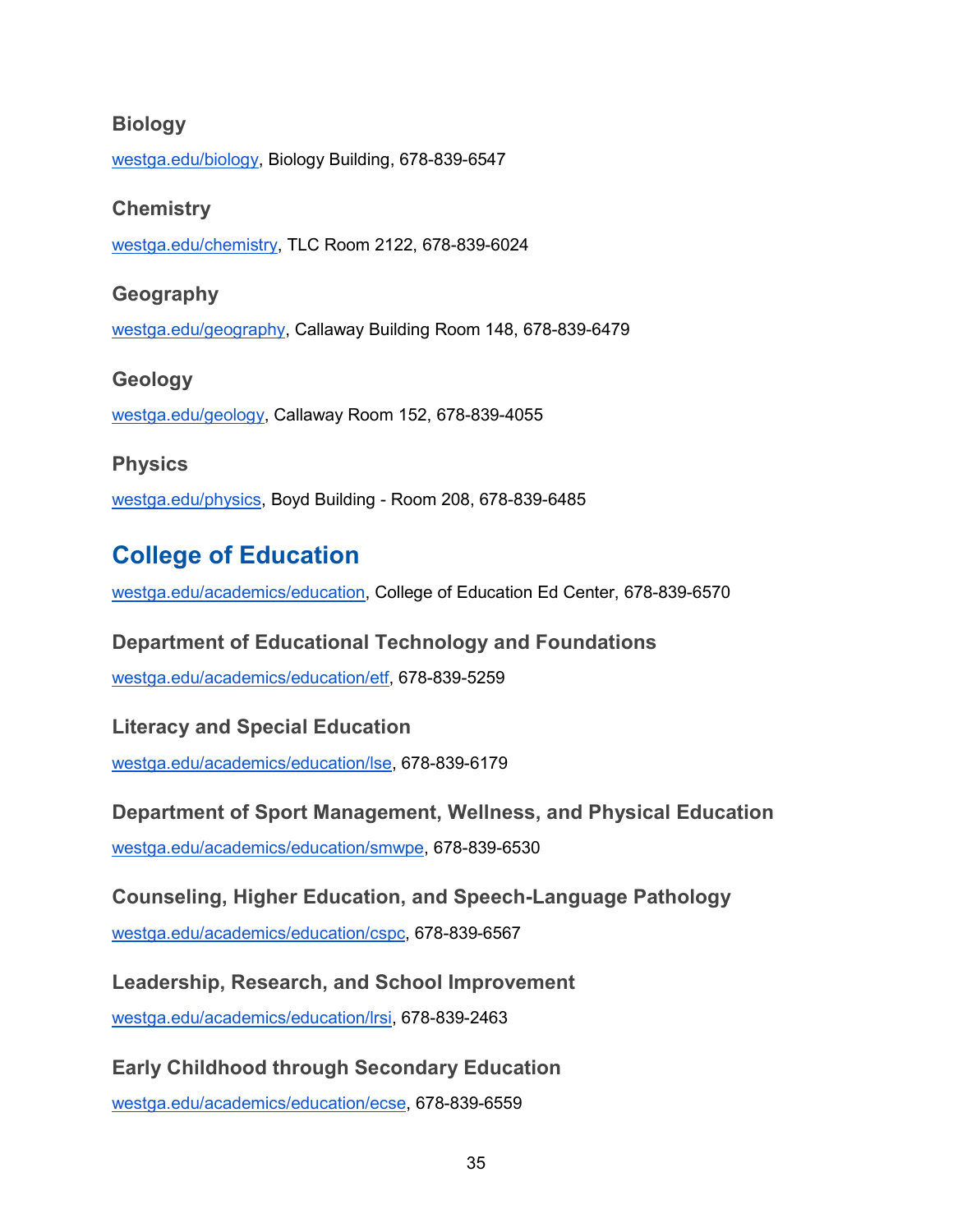### <span id="page-35-0"></span>**Richards College of Business**

<span id="page-35-1"></span>[westga.edu/academics/business,](https://www.westga.edu/academics/business/index.php) Roy Richards Sr. Hall, 678-839-6467

### **Accounting & Finance**

<span id="page-35-2"></span>[westga.edu/academics/business/accounting-finance,](https://www.westga.edu/academics/business/accounting-finance/index.php) 678-839-4810

### **Department of Economics**

<span id="page-35-3"></span>[westga.edu/academics/business/economics,](https://www.westga.edu/academics/business/economics/index.php) 678-839-4770

#### **Management and Management Information Systems (MIS)**

<span id="page-35-4"></span>[westga.edu/academics/business/management,](https://www.westga.edu/academics/business/management/index.php) 678-839-4824

### **Marketing**

<span id="page-35-5"></span>[westga.edu/academics/business/marketing,](https://www.westga.edu/academics/business/marketing/index.php) 678-839-5019

### **University College**

<span id="page-35-6"></span>[westga.edu/academics/university-college,](https://www.westga.edu/academics/university-college/index.php) TLC 3234, 678-839-4948

### **Department of General Education**

<span id="page-35-7"></span>[westga.edu/academics/university-college/general-education,](https://www.westga.edu/academics/university-college/general-education/index.php) TLC 3103, 678-839-5348

### **Center for Interdisciplinary Studies**

<span id="page-35-8"></span>[westga.edu/academics/university-college/ids,](https://www.westga.edu/academics/university-college/ids/index.php) Callaway 253, 678-839-4070

#### **Department of Student Success**

[westga.edu/academics/university-college/student-success,](https://www.westga.edu/academics/university-college/student-success/index.php) University Community Center, 678- 839-6280

#### <span id="page-35-9"></span>**Department of Civic Engagement and Public Service**

[westga.edu/academics/university-college/civic-engagement-public-service,](https://www.westga.edu/academics/university-college/civic-engagement-public-service/index.php) Pafford 240, 678- 839-5199

### <span id="page-35-10"></span>**Civic Impact and Leadership**

[westga.edu/academics/university-college/civic\\_impact\\_and\\_leadership,](https://www.westga.edu/academics/university-college/civic_impact_and_leadership.php)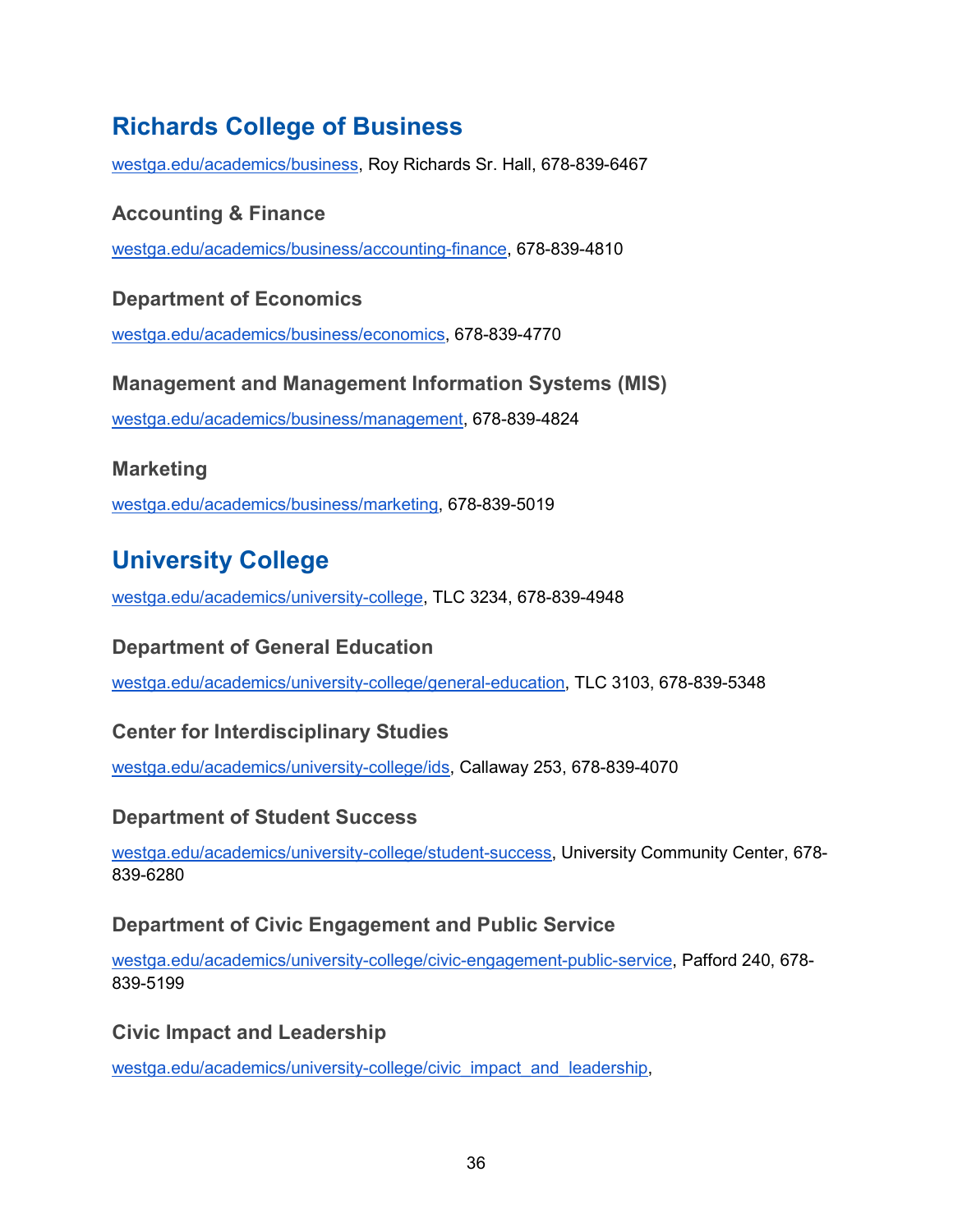### <span id="page-36-0"></span>**Department of Multicultural Achievement**

<span id="page-36-1"></span>[westga.edu/academics/university-college/dma,](https://www.westga.edu/academics/university-college/dma/index.php) Row Hall East Wing, 678-839-5400

### **University College Dean's Office**

[westga.edu/academics/university-college/university-college-deans-office,](https://www.westga.edu/academics/university-college/university-college-deans-office.php) TLC 3231, 678-839- 5190

### <span id="page-36-2"></span>**Tanner Health System School of Nursing**

<span id="page-36-3"></span>[westga.edu/academics/nursing,](https://www.westga.edu/academics/nursing/index.php) School of Nursing Building, 678-839-6552

### **Honors College**

<span id="page-36-4"></span>[westga.edu/academics/honors,](https://www.westga.edu/academics/honors/) Wagner Honors House, 678-839-6636

### **Graduate School**

<span id="page-36-5"></span>[westga.edu/academics/gradstudies,](https://www.westga.edu/academics/gradstudies/) Mandeville Hall, 678-839-1394

### **UWG Newnan**

<span id="page-36-6"></span>[westga.edu/newnan,](https://www.westga.edu/newnan/) UWG Newnan Center,

### **School of Communication, Film, and Media**

<span id="page-36-7"></span>[westga.edu/academics/scfm,](https://www.westga.edu/academics/scfm/index.php) Miller Hall 2301, 678-839-6518

### **Office of the President**

<span id="page-36-8"></span>[westga.edu/president,](https://www.westga.edu/president/) Sanford Hall, 678-839-6442

### **Academic Affairs**

<span id="page-36-9"></span>[westga.edu/administration/provost,](http://westga.edu/administration/provost) 678) 839-6445

### **Administrative Services**

[westga.edu/administration/administrative-services,](https://www.westga.edu/administration/administrative-services/)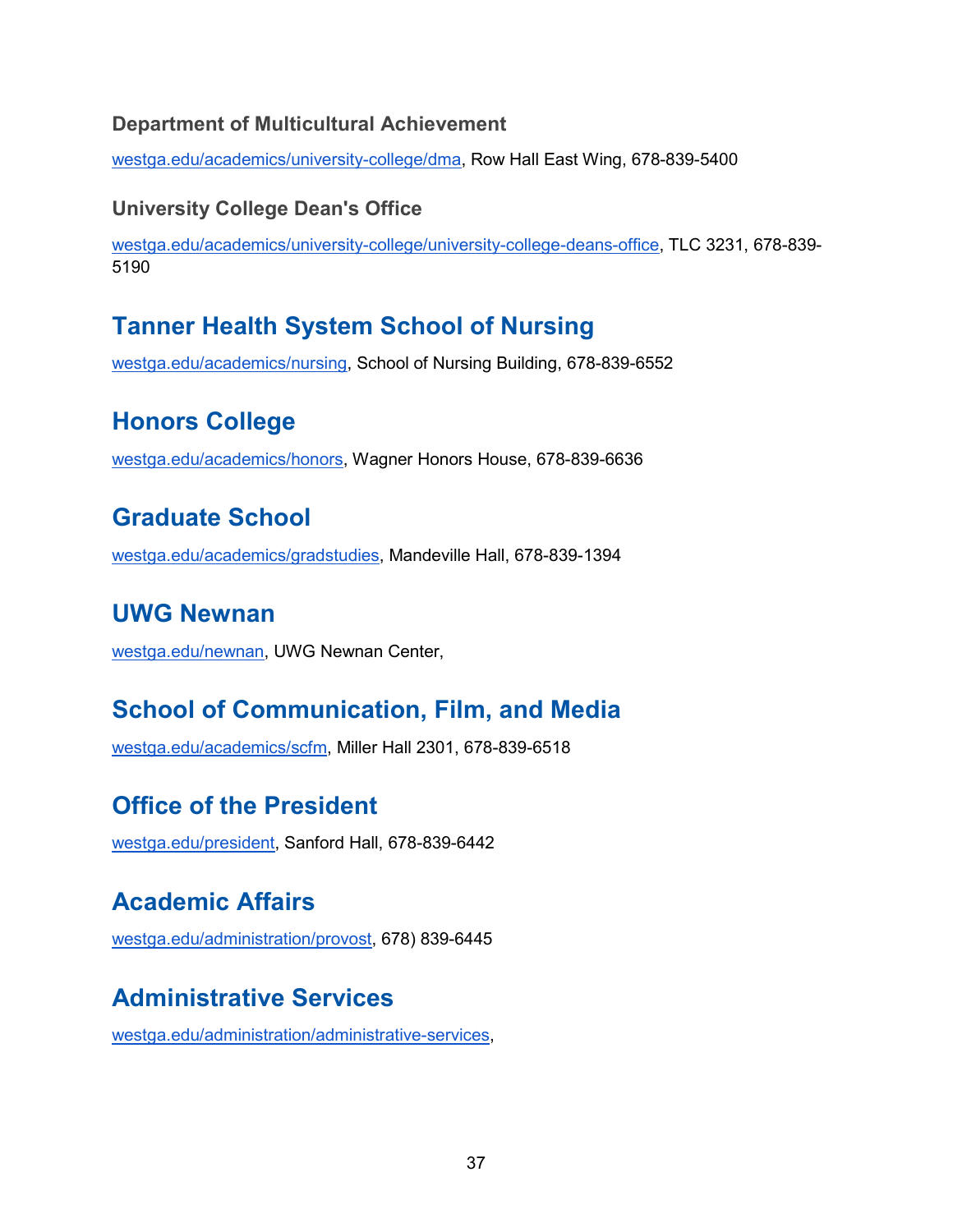### <span id="page-37-0"></span>**Campus Planning & Facilities**

<span id="page-37-1"></span>[westga.edu/administration/business-and-finance/cpf,](https://www.westga.edu/administration/business-and-finance/cpf/index.php) Facilities Complex, 678-839-6385

#### **Emergency Management**

<span id="page-37-2"></span>[westga.edu/emergency-management,](http://westga.edu/emergency-management) Row Hall 302, 678-839-3097

#### **Human Resources**

<span id="page-37-3"></span>[westga.edu/hr,](https://www.westga.edu/hr/index.php) Aycock 112, 678-839-6403

### **Information Technology Services**  [westga.edu/its,](https://www.westga.edu/its/) Cobb Hall 2nd Floor, 678-839-6587

### <span id="page-37-4"></span>**Business and Financial Services**

<span id="page-37-5"></span>[westga.edu/administration/business-and-finance,](https://www.westga.edu/administration/business-and-finance/index.php) Aycock Hall, 678-839-6410

### **Student Affairs & Enrollment Management**

<span id="page-37-6"></span>[westga.edu/administration/vpsa,](https://www.westga.edu/administration/vpsa/index.php) Campus Center Suite 200, 678-839-6423

### **Admissions**

<span id="page-37-7"></span>[westga.edu/undergraduate-admissions,](https://www.westga.edu/undergraduate-admissions/index.php) Murphy Building, 678-839-5600

#### **Career Services**

<span id="page-37-8"></span>[westga.edu/student-services/careerservices,](https://www.westga.edu/student-services/careerservices/index.php) Row Hall West Wing, 3rd floor, 678-839-6431

#### **Center for Adult Learners and Veterans**

<span id="page-37-9"></span>[westga.edu/student-services/calv,](https://www.westga.edu/student-services/calv/index.php) Parker Hall 1st Floor, 678-839-5210

#### **Center for Student Involvement and Inclusion**

<span id="page-37-10"></span>[westga.edu/campus-life/csii,](https://www.westga.edu/campus-life/csii/index.php) Campus Center Room 123, 678-839-6526

#### **Counseling Center**

[westga.edu/student-services/counseling,](https://www.westga.edu/student-services/counseling/index.php) Row Hall RM 123, 678-839-6428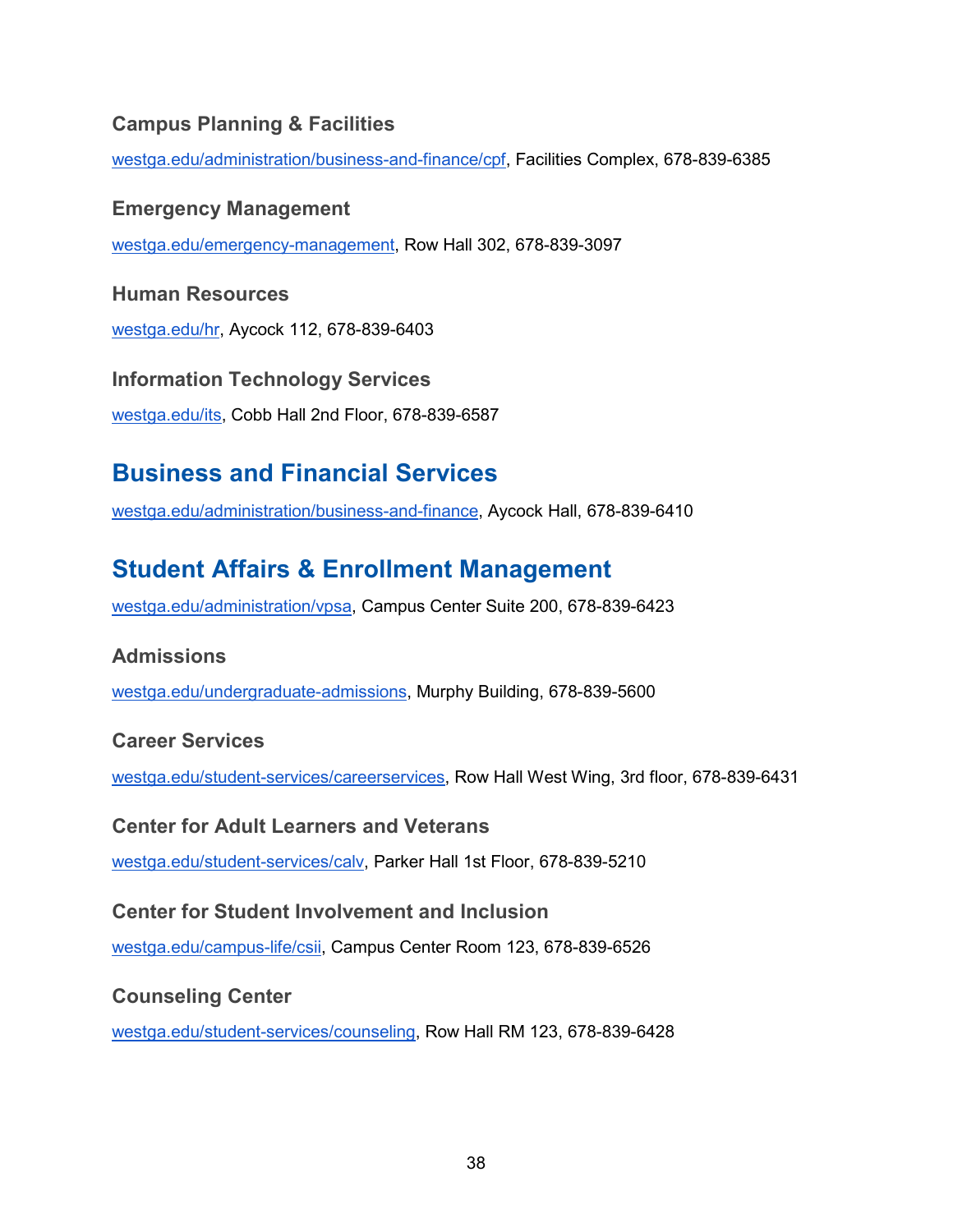#### <span id="page-38-0"></span>**Enrollment Services Center**

<span id="page-38-1"></span>[westga.edu/student-services/enrollment-services,](https://www.westga.edu/student-services/enrollment-services/index.php) Momentum Center, 678-839-6140

#### **New Student Programs**

<span id="page-38-2"></span>[westga.edu/campus-life/nsp,](https://www.westga.edu/campus-life/index.php) Murphy Building, 678-839-4739

**Health Services** 

<span id="page-38-3"></span>[westga.edu/student-services/health,](https://www.westga.edu/student-services/health/) Student Health Center, 678-839-6452

**Housing and Residence Life** 

<span id="page-38-4"></span>[westga.edu/campus-life/housing,](https://www.westga.edu/campus-life/housing/) Bottom Floor East Commons, 678-839-6426

**International Student Admissions & Programs** 

<span id="page-38-5"></span>[westga.edu/isap,](https://www.westga.edu/isap/index.php) Mandeville Hall, 678-839-4780

**Office of Community Standards** 

<span id="page-38-6"></span>[westga.edu/administration/vpsa/ocs,](https://www.westga.edu/administration/vpsa/ocs/) Strozier Hall 211, 678-839-2466

#### **University Recreation**

<span id="page-38-7"></span>[westga.edu/campus-life/urec,](https://www.westga.edu/campus-life/urec/index.php) Campus Center, 678-839-5500

### **University Advancement**

<span id="page-38-8"></span>[westga.edu/administration/vpua,](https://www.westga.edu/administration/advancement/index.php) Alumni House, 678-839-6447

### **Academic Testing Center**

[westga.edu/academics/academic-support/testing,](https://www.westga.edu/academics/academic-support/testing/index.php) Strozier Complex, 678-839-6435

### <span id="page-38-9"></span>**Office of the University Ombuds**

[westga.edu/ombuds,](https://www.westga.edu/ombuds/) 218 Strozier Hall, 678-839-4165